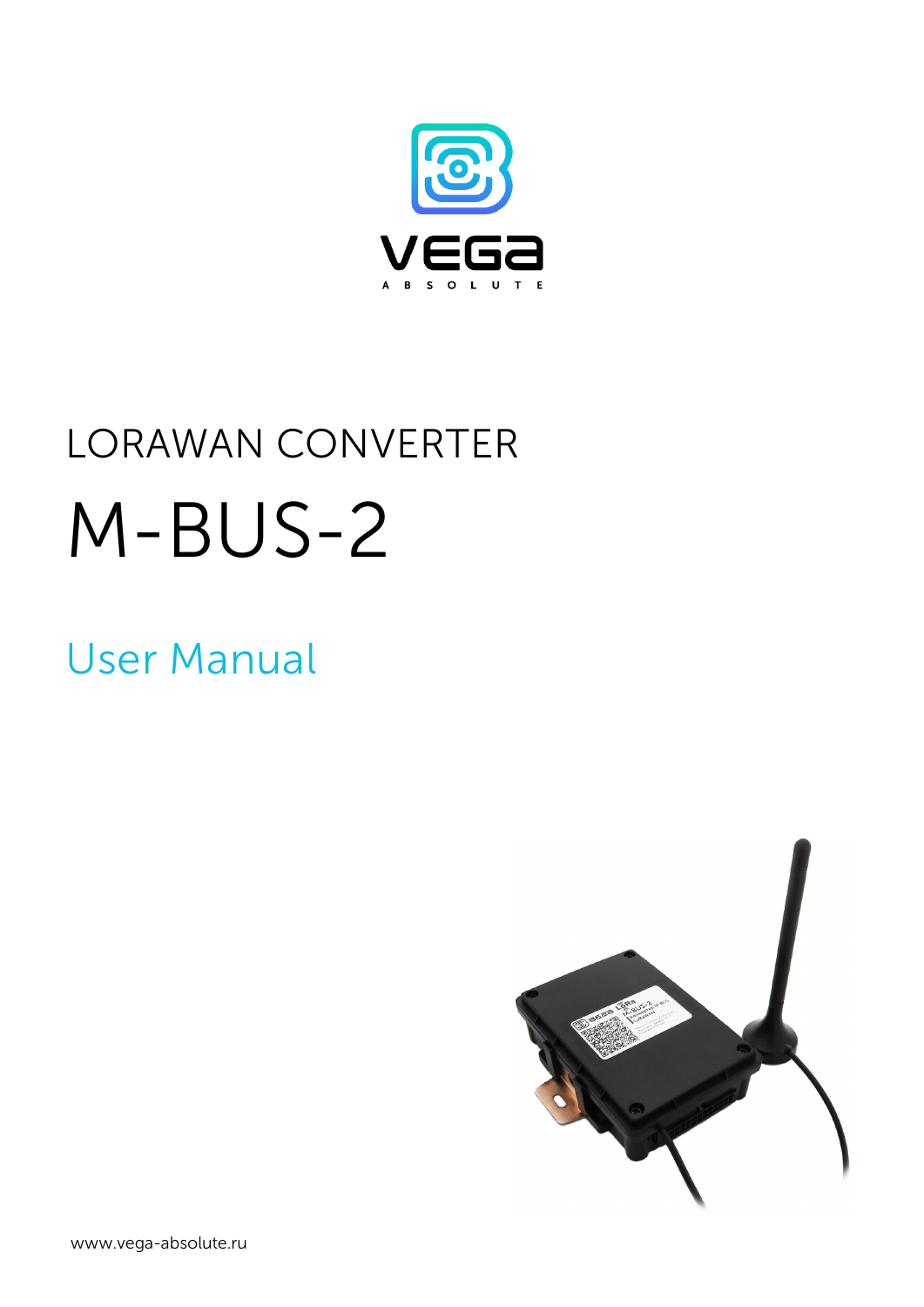

## Document Information

| Title             | M-BUS-2 LoRaWAN converter         |
|-------------------|-----------------------------------|
| Document type     | Manual - Translation from Russian |
| Document number   | V02-MBUS2-01                      |
| Revision and date | $09 - 06$ July 2021               |

<span id="page-1-0"></span>This document applies to the following products:

| Product name | Type number |
|--------------|-------------|
| End devices  | M-BUS-2     |

#### Revision History

| <b>Revision</b> | <b>Date</b> | <b>Name</b> | <b>Comments</b>                                                                                                                                                             |
|-----------------|-------------|-------------|-----------------------------------------------------------------------------------------------------------------------------------------------------------------------------|
| 01              | 20.12.2017  | <b>KEV</b>  | Document creation date                                                                                                                                                      |
| 02              | 06.04.2018  | ΤIΙ         | Supported connected devices list, transparent mode is<br>not supported, minor changes                                                                                       |
| 03              | 10.08.2018  | <b>KEV</b>  | Changes in the device logic, frequency plans are added,<br>changes in the communication protocol, in technical<br>characteristics, new supported meters are added           |
| 04              | 06.11.2018  | <b>KEV</b>  | Typo in specification is fixed, list of supported heat<br>meters is refreshed                                                                                               |
| 05              | 01.07.2019  | <b>KEV</b>  | Changes in the communication protocol, in<br>specification, settings by the air described, added<br>"Marking" part, communication periods changed, device<br>AppEui changed |
| 06              | 15.04.2020  | <b>KEV</b>  | We corrected the table with <b>ID</b> settings and some minor<br>changes                                                                                                    |
| 07              | 14.09.2020  | <b>KEV</b>  | Settings <b>packet</b> type changed to 00, Landis Gir removed<br>from the list of supported devices                                                                         |
| 08              | 03.02.2021  | <b>KEV</b>  | The number of warranty packets is changed, we remove<br>AppEui number from specification                                                                                    |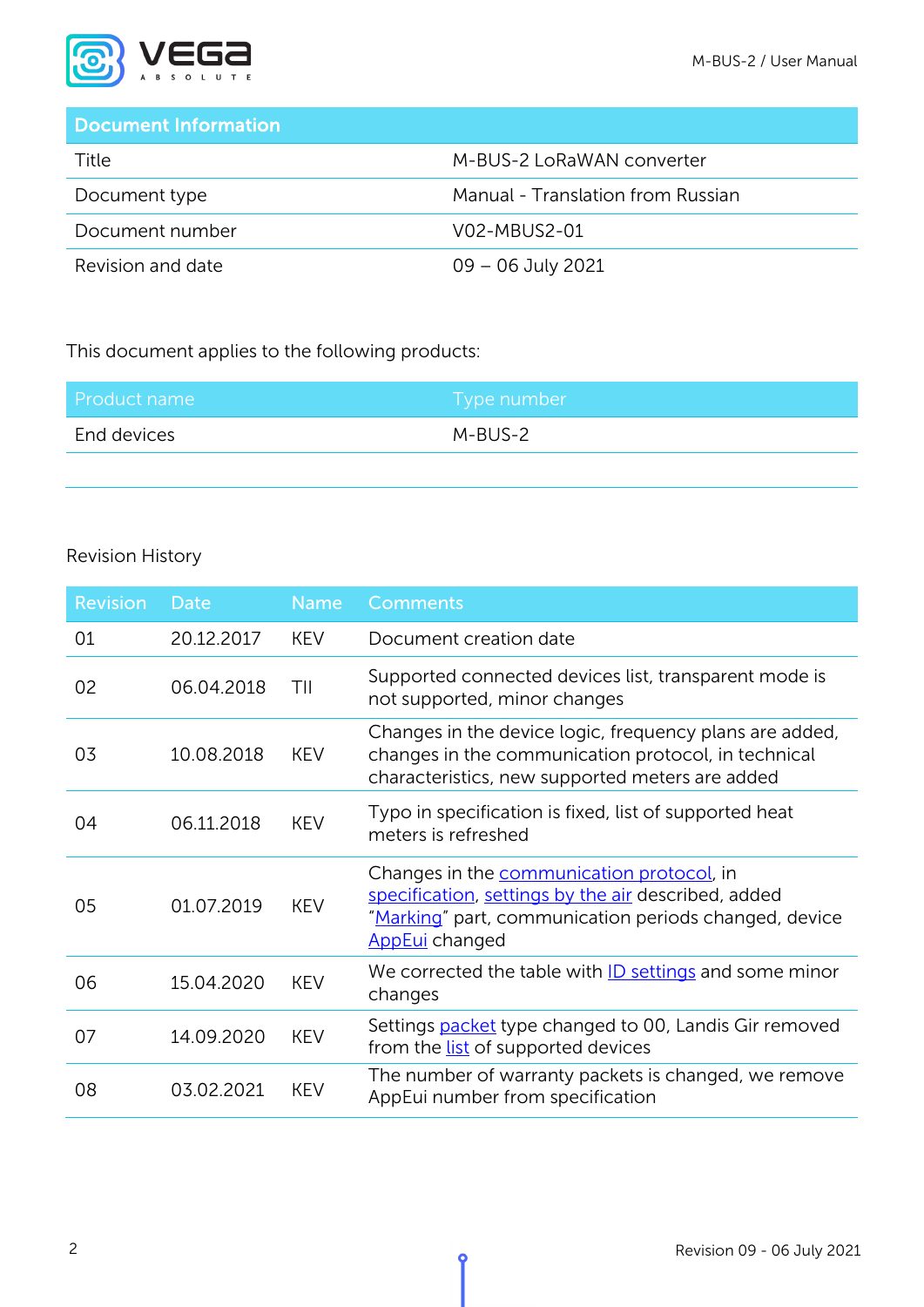

|    |            |            | The list of supported metering devices, volume of     |
|----|------------|------------|-------------------------------------------------------|
|    |            |            | memory for accumulation of packages and warranty      |
| 09 | 06.07.2021 | <b>PKN</b> | conditions are changed; support of poll at difference |
|    |            |            | types of metering devices and new mode of universal   |
|    |            |            | poll are add.                                         |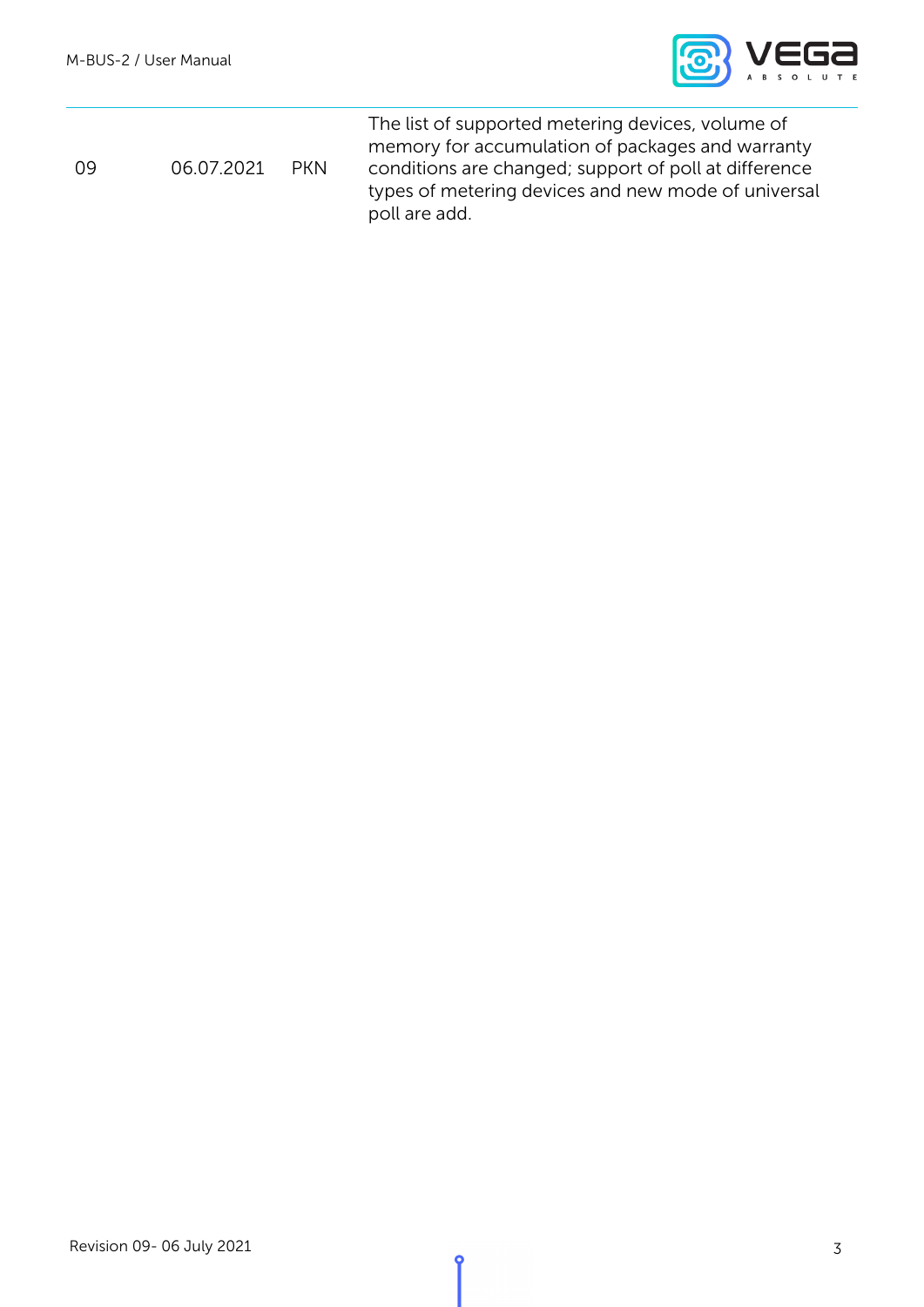

## CONTENTS

| 1. |  |
|----|--|
| 2. |  |
| 3. |  |
| 4. |  |
|    |  |
| 1. |  |
| 2. |  |
| 3. |  |
|    |  |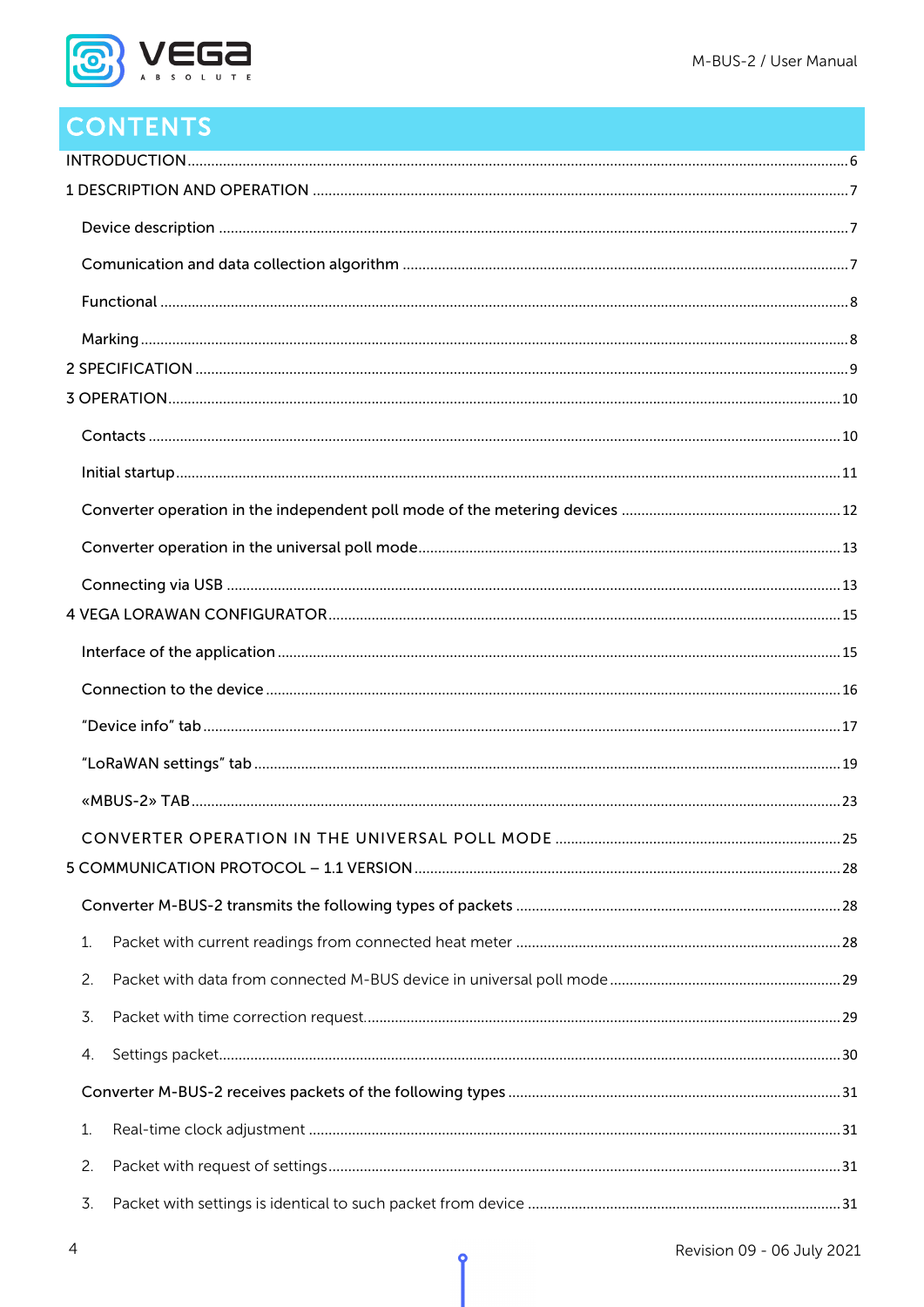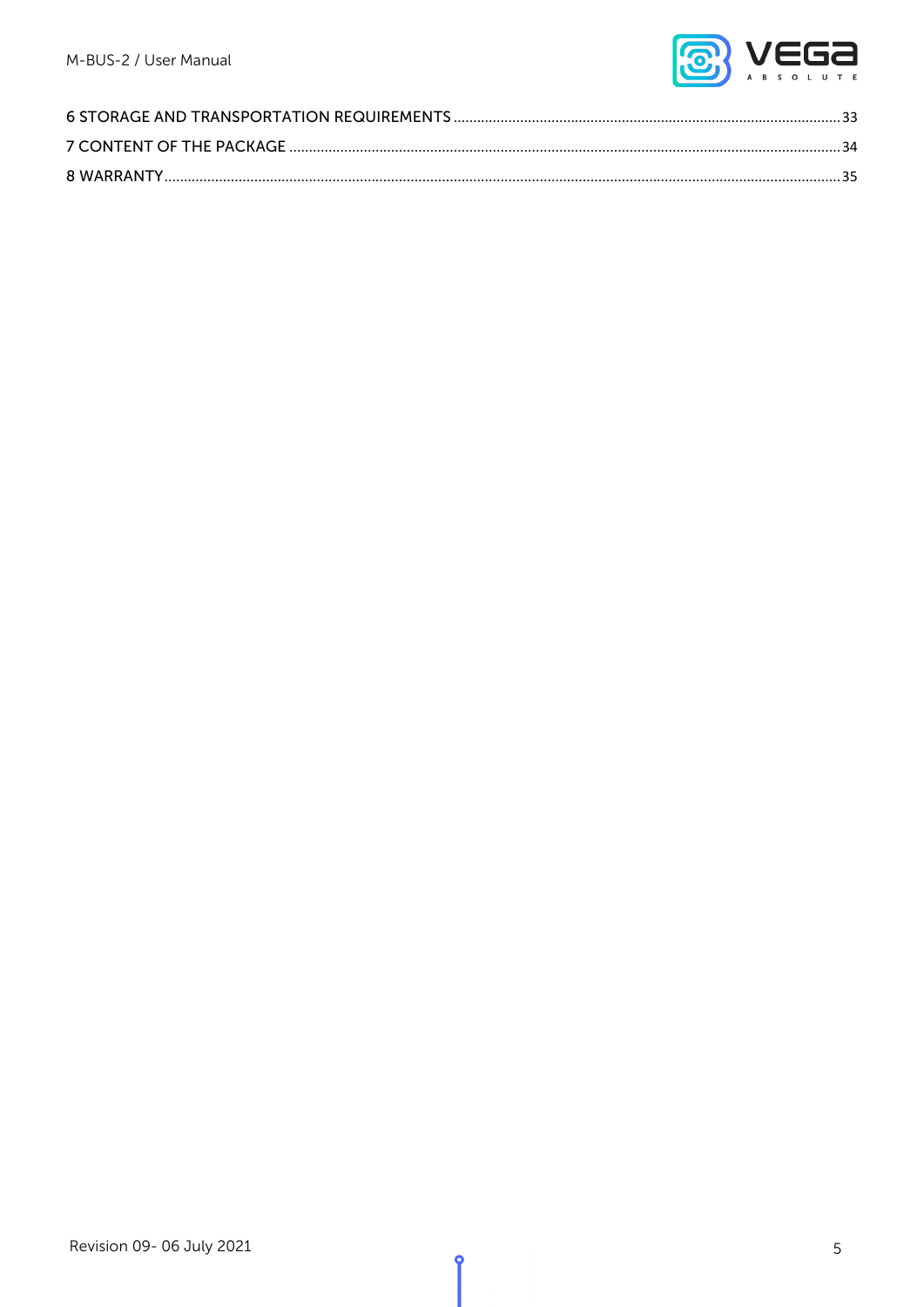

## <span id="page-5-0"></span>**INTRODUCTION**

This manual is designated for M-BUS-2 device (hereinafter – device, converter) manufactured by Vega-Absolute OOO and provides information on powering and activation procedure, control commands and functions of the device.

This manual is targeted at specialists familiar with installation work fundamentals for electronic and electrical equipment.



To provide the stable radio between the gateway and the end device it is recommend avoiding the device installation in the places which are barriers for the radio signal getting through like a reinforced floors and walls, a basement, an underground facilities and wells, a metal case etc. The necessary stage for the network deploying including a big quantity of end devices is a radio planning work with nature experiments

Vega-Absolute OOO reserves the right to make changes to the manual related to the improvement of equipment and software, as well as to eliminate typos and inaccuracies, without prior notice.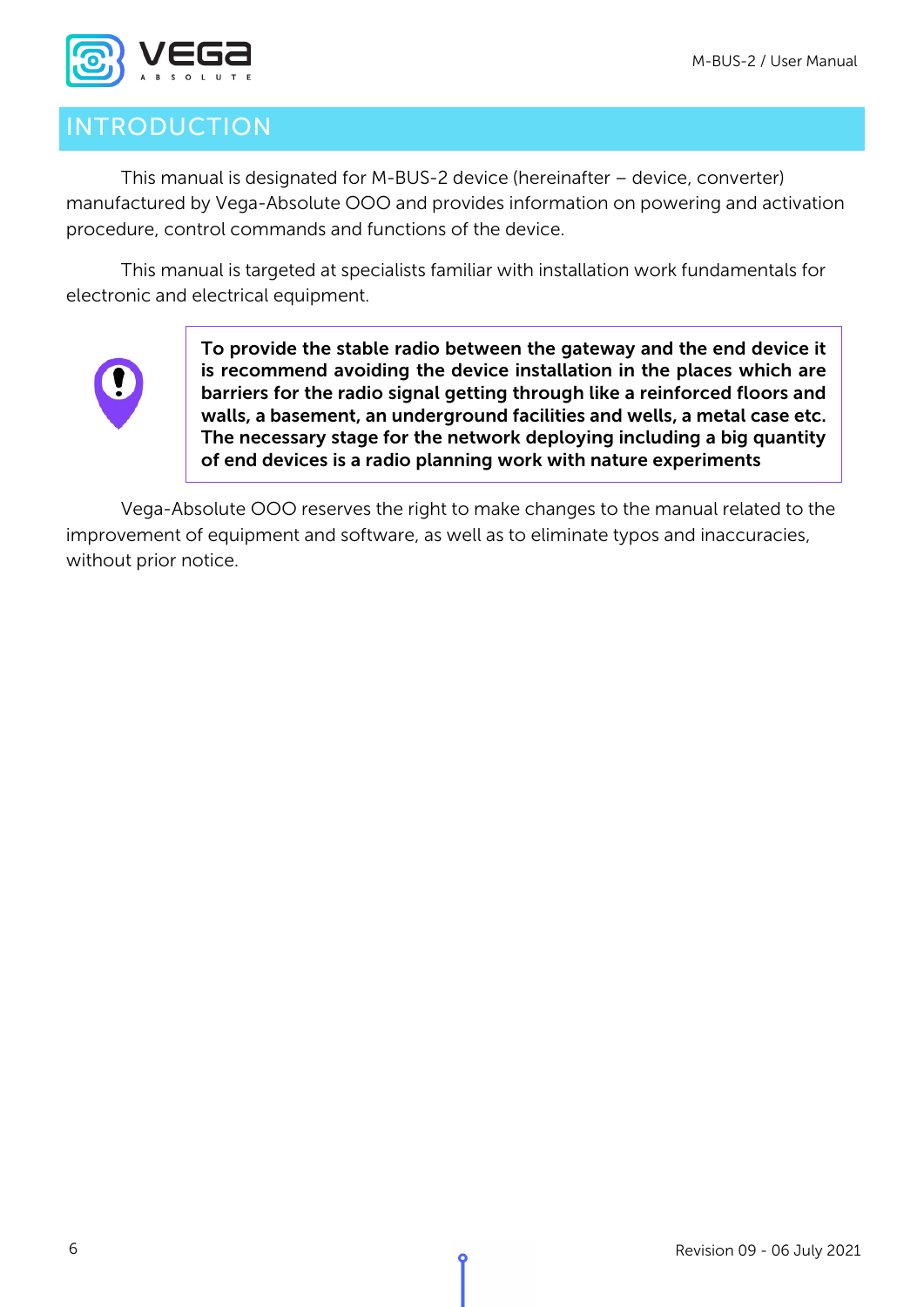

## <span id="page-6-1"></span>1 DESCRIPTION AND OPERATION

#### <span id="page-6-0"></span>DEVICE DESCRIPTION

The device M-BUS-2 is designed for reading of values from metering instruments via M-BUS interface and further accumulating and transmitting of this data to the LoRaWAN network.

Converter M-BUS-2 can be used for any utilities' meters and industrial equipment with M-BUS interface including water-, electricity-, and heat meters. M-BUS-2 may operate in the universal poll mode by custom commands. Also, M-BUS may operate in the independent poll mode of the metering devices converter only with the next supported devices:

- Heat meter «Teplouchet-1»
- Heat meter «STE 21 «Berill»
- Heat meter «ELF-M Teplovodomer»
- Heat meter Landis Gyr T230
- Heat meter Sharky 775
- Heat meter Pulsar
- Heat meter Calec ST II
- Heat meter Calec ST II\_2
- Heat meter Sensonic II
- Heat calculator ZENNER\_MULTIDATA\_WR3
- Heat meter "Pulse STK-15"
- Heat meter "Hiterm PUTM-1"

The converter is powered by a 6400 mAh built-in battery.

Quantity of connecting M-BUS devices to the converter is up to 10 at the same time.



Starting with firmware version 2.0 and higher, M-BUS-1 supports simultaneous connection of metering devices of different models and manufacturers

The converter is configured via USB using the special «Vega LoRaWAN Configurator» software.

#### <span id="page-6-2"></span>COMUNICATION AND DATA COLLECTION ALGORITHM

The readings collecting from the meter with a configurable period from 5 minutes to 24 hours. The readings stored in the device memory and transmitting during the next communication session with the LoRaWAN network.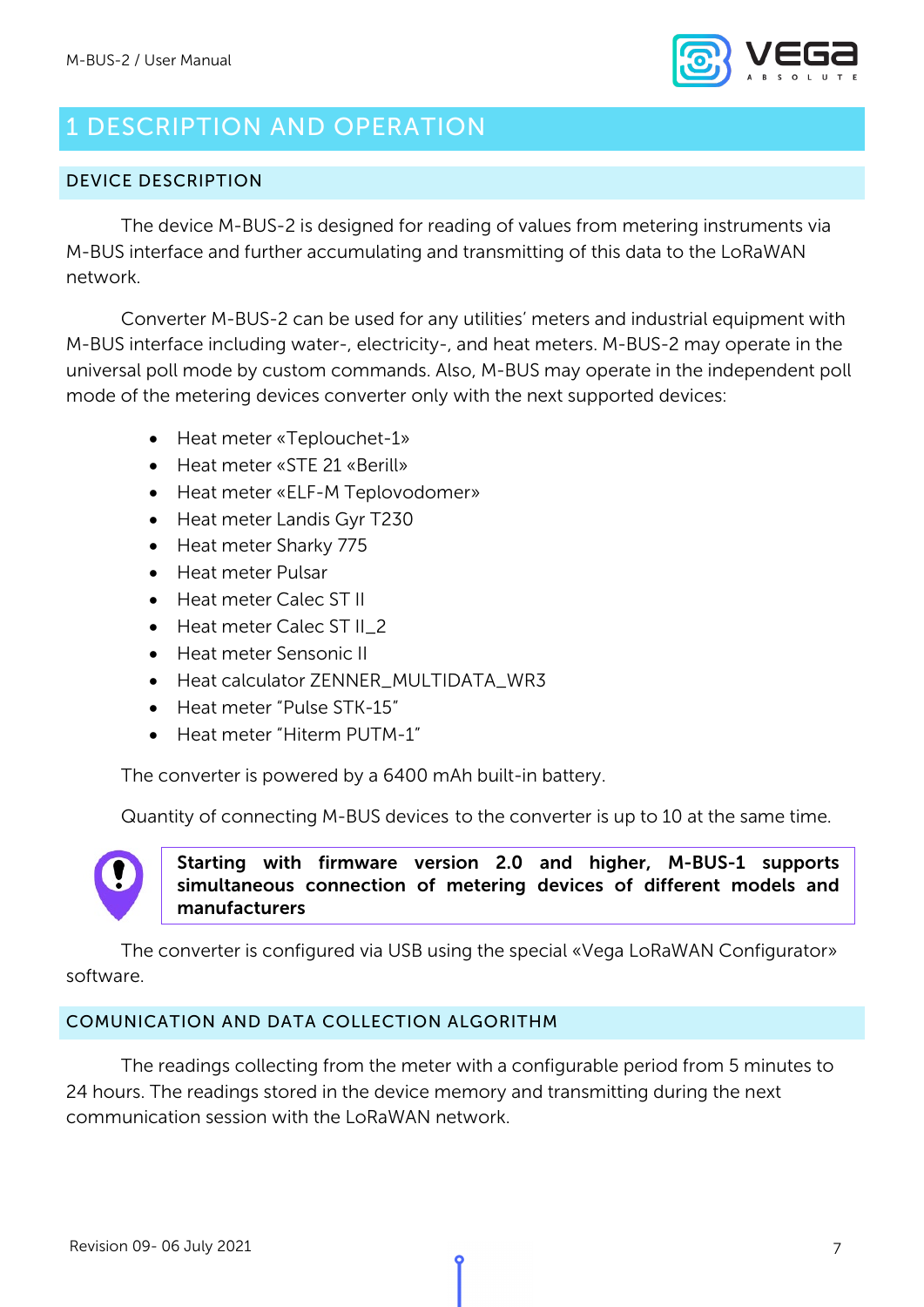

The adjustable data transfer period can be from 5 minutes to 24 hours. Data transferring in random point in time during set period. At the next communication session, the device starts sending accumulated packets with readings, from the earliest to the latest.

With the "Confirmed uplinks" option turned on, the device will send the next packet only after receiving a confirmation of the delivery of the previous one. If such confirmation has not received after the fulfilled in the settings uplink number of transmissions, device completes the communication session until the next one according to the schedule. In this case, the device continues to collect data according to the data collection period and store it in memory. Non-transmitted packets remain in the device memory until the next communication session.

With the "Confirmed uplinks" option turned off, the device just sends all accumulated packets to the network in order from the earliest to the latest. There are no checks of package delivery in this mode. There are no non-transmitted messages in the device memory.

The internal clock is set automatically when device connected to the "Vega LoRaWAN Configurator" via USB, also adjustable via LoRaWAN.

#### <span id="page-7-1"></span>FUNCTIONAL

M-BUS-2 converter is A class device (LoRaWAN classification) and has the following features:

- o ADR support (Adaptive Data Rate)
- o Sending of confirmed packets (configurable)
- o Temperature measurement by the internal temperature sensor
- $\circ$  Charge measuring of the built-in battery (%)

#### <span id="page-7-0"></span>MARKING

Device marked with sticker that contain the next information:

- o Device model;
- o DevEUI;
- o Month and year of manufacture.

Sticker located in three places – on device case, in factory certificate and on the packing

#### box.

Besides, there is an additional sticker located on the packing box and contains:

- o Information about firmware version;
- o QR-code containing DevEUI and keys for device registration in network via OTAA method.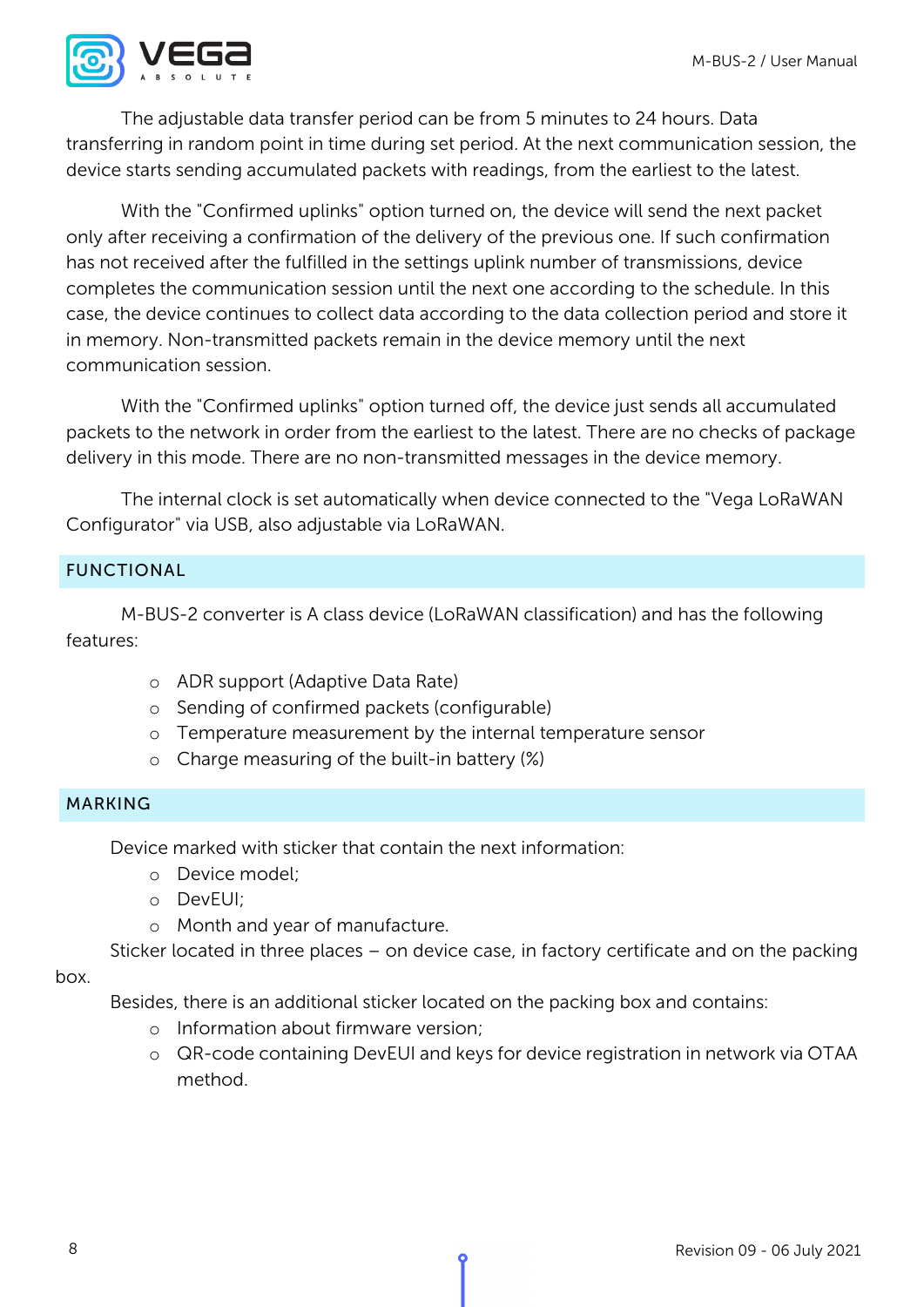

## <span id="page-8-0"></span>2 SPECIFICATION

| Main                                                         |                                                                                    |  |  |  |  |
|--------------------------------------------------------------|------------------------------------------------------------------------------------|--|--|--|--|
| M-BUS interface                                              | 1                                                                                  |  |  |  |  |
| Quantity of connecting M-BUS devices                         | up to $10$                                                                         |  |  |  |  |
| USB-port                                                     | mini-USB, type B                                                                   |  |  |  |  |
| Operating temperatures                                       | $-40+85$ °C                                                                        |  |  |  |  |
| <b>LoRaWAN</b>                                               |                                                                                    |  |  |  |  |
| LoRaWAN class                                                | A                                                                                  |  |  |  |  |
| Quantity of LoRa channels                                    | 16                                                                                 |  |  |  |  |
| Frequency plan                                               | RU868, EU868, IN865, AS923, AU915,<br>KR920, US915, KZ865, custom (EU868<br>based) |  |  |  |  |
| Activation type                                              | ABP or OTAA                                                                        |  |  |  |  |
| Communication period                                         | 5, 15, 30 minutes, 1, 6, 12 or 24 hours                                            |  |  |  |  |
| Data collection period                                       | 5, 15, 30 minutes, 1, 6, 12 or 24 hours                                            |  |  |  |  |
| Memory amount for storing packets                            | 100 packets                                                                        |  |  |  |  |
| Antenna connector                                            | <b>SMA</b>                                                                         |  |  |  |  |
| Sensitivity                                                  | $-138$ dBm                                                                         |  |  |  |  |
| Radio coverage in restrained urban conditions                | max 5 km                                                                           |  |  |  |  |
| Radio coverage within line of sight                          | max 15 km                                                                          |  |  |  |  |
| Transmitter power by default                                 | 25 mW (configurable)                                                               |  |  |  |  |
| Power                                                        |                                                                                    |  |  |  |  |
| Built-in battery                                             | 6400 mAh                                                                           |  |  |  |  |
| Calculated number of packets sent by the<br>device, not less | 15 000                                                                             |  |  |  |  |
| Case                                                         |                                                                                    |  |  |  |  |
| Housing dimensions                                           | 104 x 95 x 29 mm                                                                   |  |  |  |  |
| Ingress protection rating                                    | <b>IP54</b>                                                                        |  |  |  |  |
| Mounting                                                     | with screws                                                                        |  |  |  |  |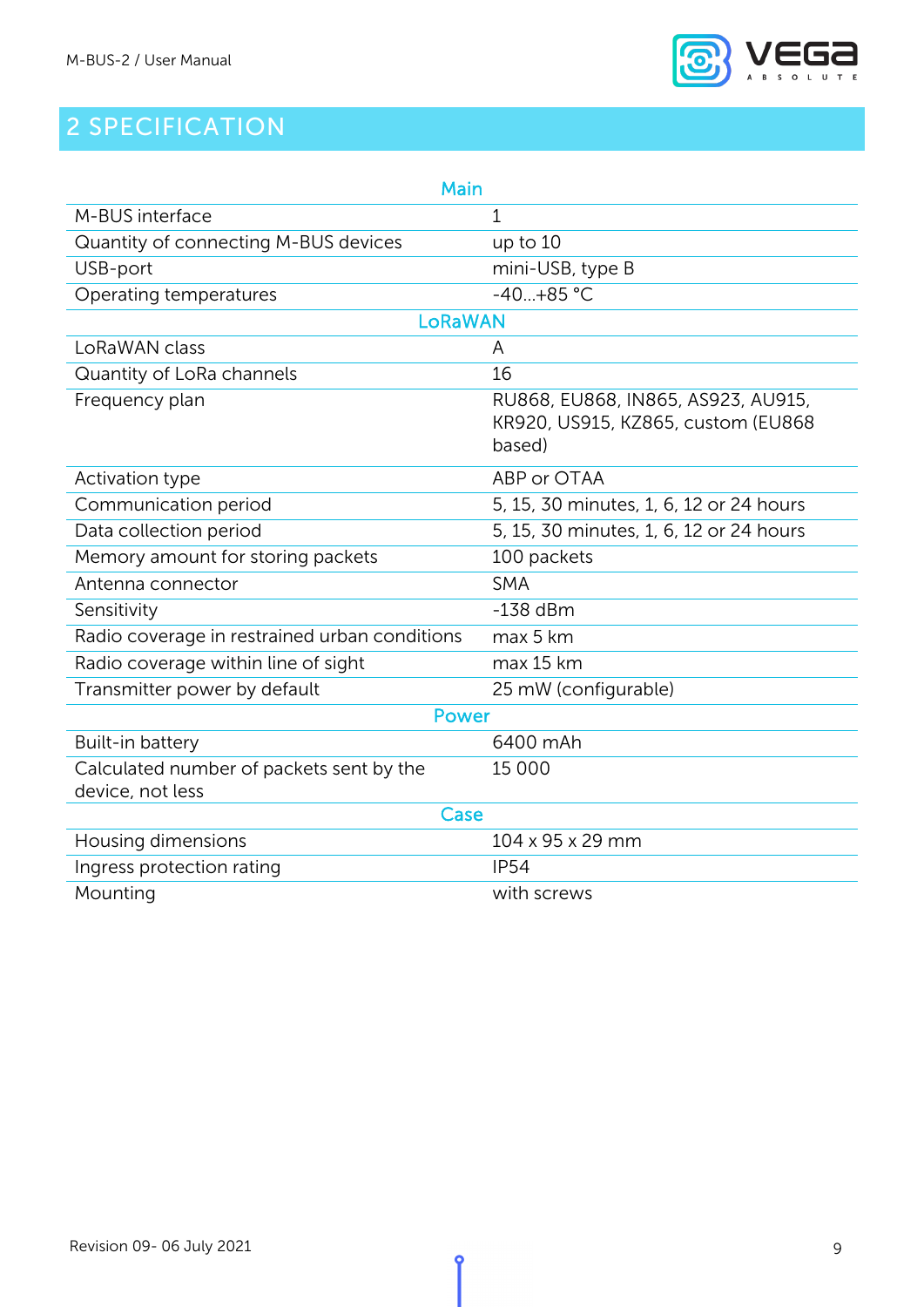

## <span id="page-9-0"></span>3 OPERATION

#### <span id="page-9-1"></span>CONTACTS



Converter has 12 contact pairs which are M-BUS interfaces. Converter provide connection up to 10 M-BUS devices. You can choose any 10 contact pairs. Wherein 1-2 contacts are M-BUS- (bot row), and 13-24 contacts are M-BUS+ (top row).

In order to increase the battery life, the physical level of the M-BUS interface is switch on (supply voltage is applied to the outputs MBAS +, MBAS-) just before meter polling with a programmable delay (the delay value is depends on the type of connected meter). The delay is introduced for initializing own meter interface and its preparing for receiving data from the converter. When the polling is complete, the physical M-BUS level is turned off.

There is SMA connector for an external antenna connection on the board.

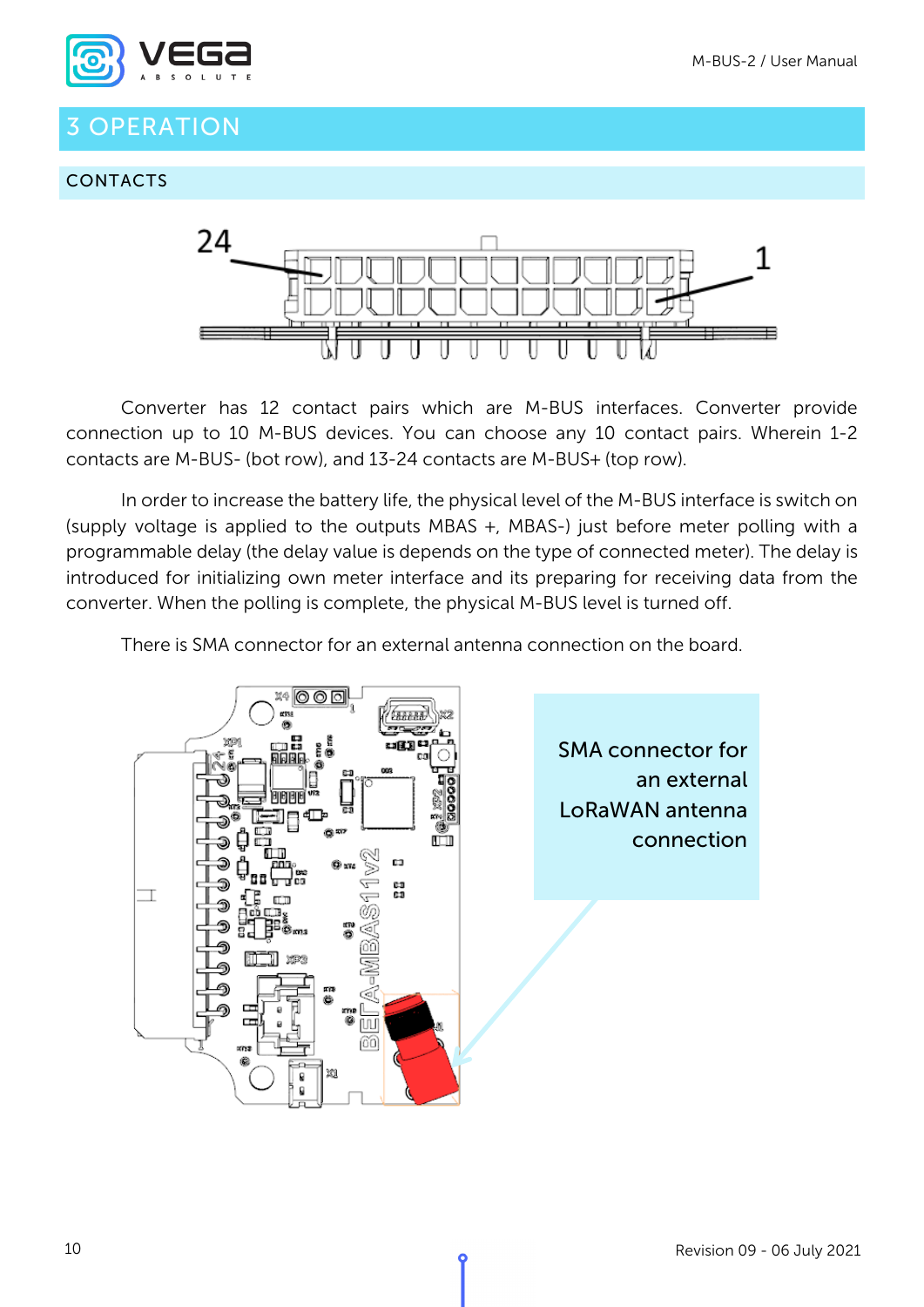

#### <span id="page-10-0"></span>INITIAL STARTUP

The M-BUS-2 converter is powered from the built-in battery. In case of disconnect battery, you need to connect the battery to the one of the two power connectors on the board.



The converter supports two activation methods in the LoRaWAN network - ABP and OTAA. Select one of the methods using "Vega LoRaWAN Configurator" application (See part 4).

1. ABP. After pressing the start button, the device immediately starts working in the "Active" mode.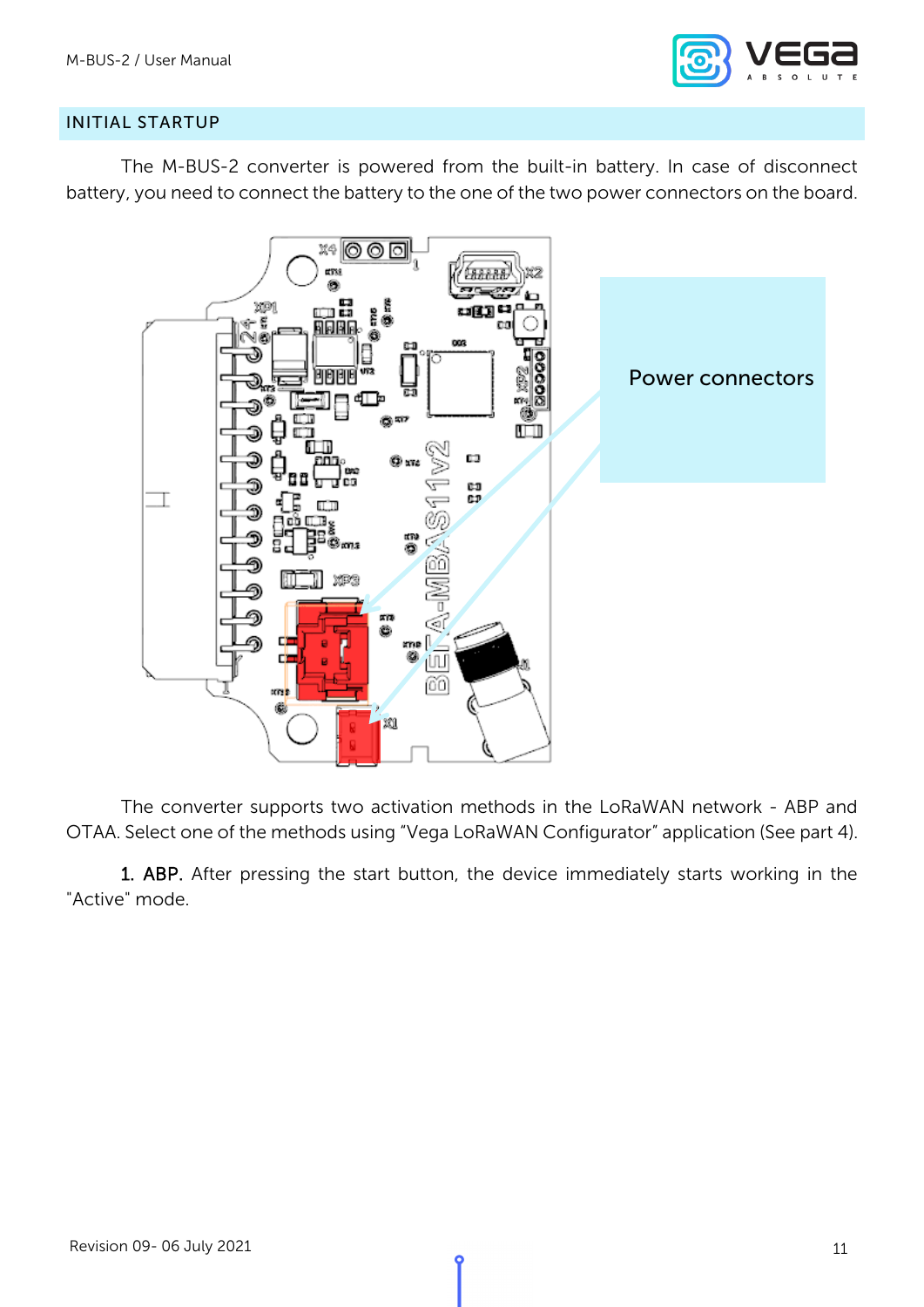



2. OTAA. After pressing the start button, the device makes three attempts to connect to the network within the set frequency plan. After the activation in the LoRaWAN network is confirmed, the device sends a signal (LED flashing for 5 seconds) and switches to the "Active" mode. If all attempts fail, the converter will continue to accumulate data and will attempt to connect to the network every 6 hours.

To transfer the device from the "Active" mode to the "Storage" mode, you can use the long press of the start button (more than 5 seconds).



Before connecting the device to the network, make sure that its registration data is entered in the network - Device EUI, Application EUI and Application Key for OTAA, or Device address, Application session key and Network session key for ABP

#### <span id="page-11-0"></span>CONVERTER OPERATION IN THE INDEPENDENT POLL MODE OF THE METERING DEVICES

In the independent poll mode, the converter periodically and consistently polls the metering devices at their secondary addresses. The addresses of the polling devices are writting to the converter using the "Vega LoRaWAN Configurator" application. In case of a successful poll, the data transferred by the metering device is accumulated in the configurator memory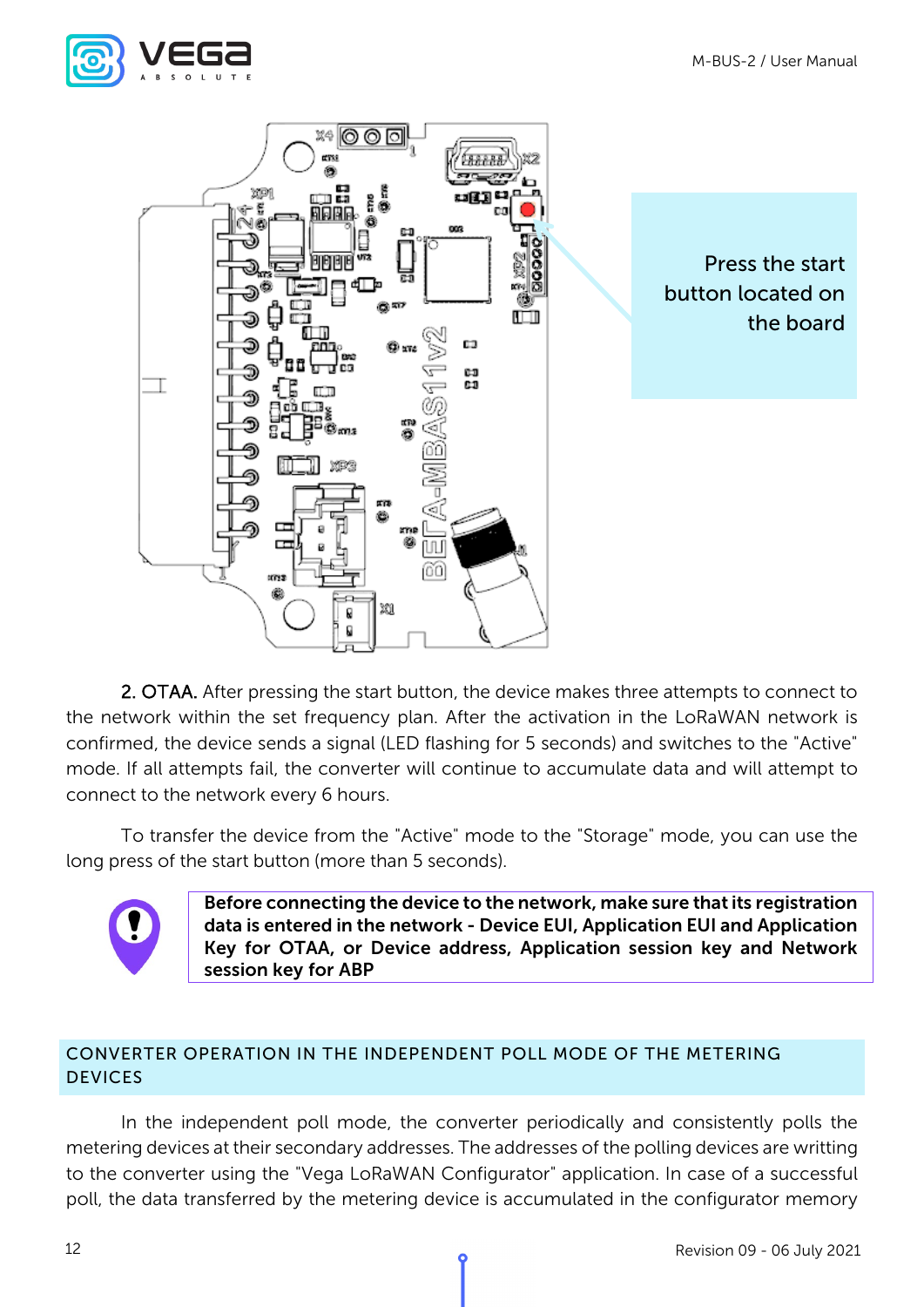

and sent to the LoRaWAN network in accordance with communication period. The communication period can be set in the "Vega LoRaWAN Configurator" application while converter connected to a computer.

#### <span id="page-12-0"></span>CONVERTER OPERATION IN THE UNIVERSAL POLL MODE

In the universal polling mode through configurator the user can set transmitted commands, progression of their transfer, intervals of transfer, timeout of waiting answer. Metering device's answer is packaged in "black box" and in accordance with period of data transfer. The user can ban to pack of metering device's answer, if, e.g., the answer on some command is need not to transfer.

By default, the universal polling mode is disabled, you can activate it using the Vega LoRaWAN Configurator program on the device tab<sup>[1](#page-12-2)</sup> (look at chapter «Vega LoRaWAN Configurator»).



Activation of the universal poll mode leads to the blocking of independent polling of supported metering devices

#### <span id="page-12-1"></span>CONNECTING VIA USB

The device M-BUS-2 adjusted with the "Vega LoRaWAN Configurator" application (See part 4).

<span id="page-12-2"></span>

 $1$  The described functionality is supported in the Configurator version 1.0.55 and higher.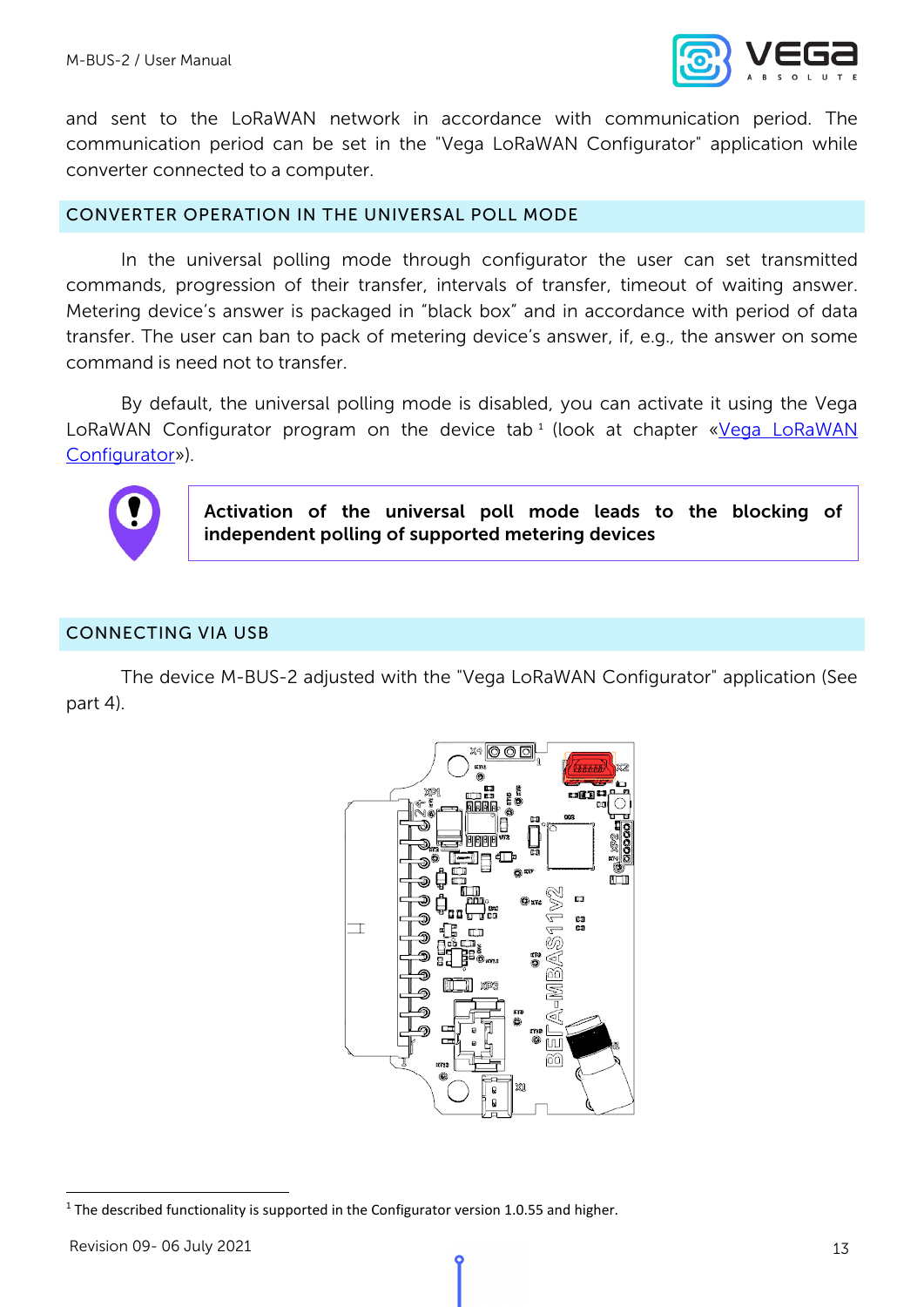

Before connecting the device to the computer for the first time, you must install the driver for the COM port stsw-stm32102, which can be downloaded from iotvega.com. After running the executable file VCP\_V1.4.0\_Setup.exe, the installer window will appear:



In this window, you need to click Next, then Install, and then the installation will begin. When the installation is completed successfully, the following screen appears:



After pressing Finish the driver is ready for operation, - it is possible to connect the converter via USB.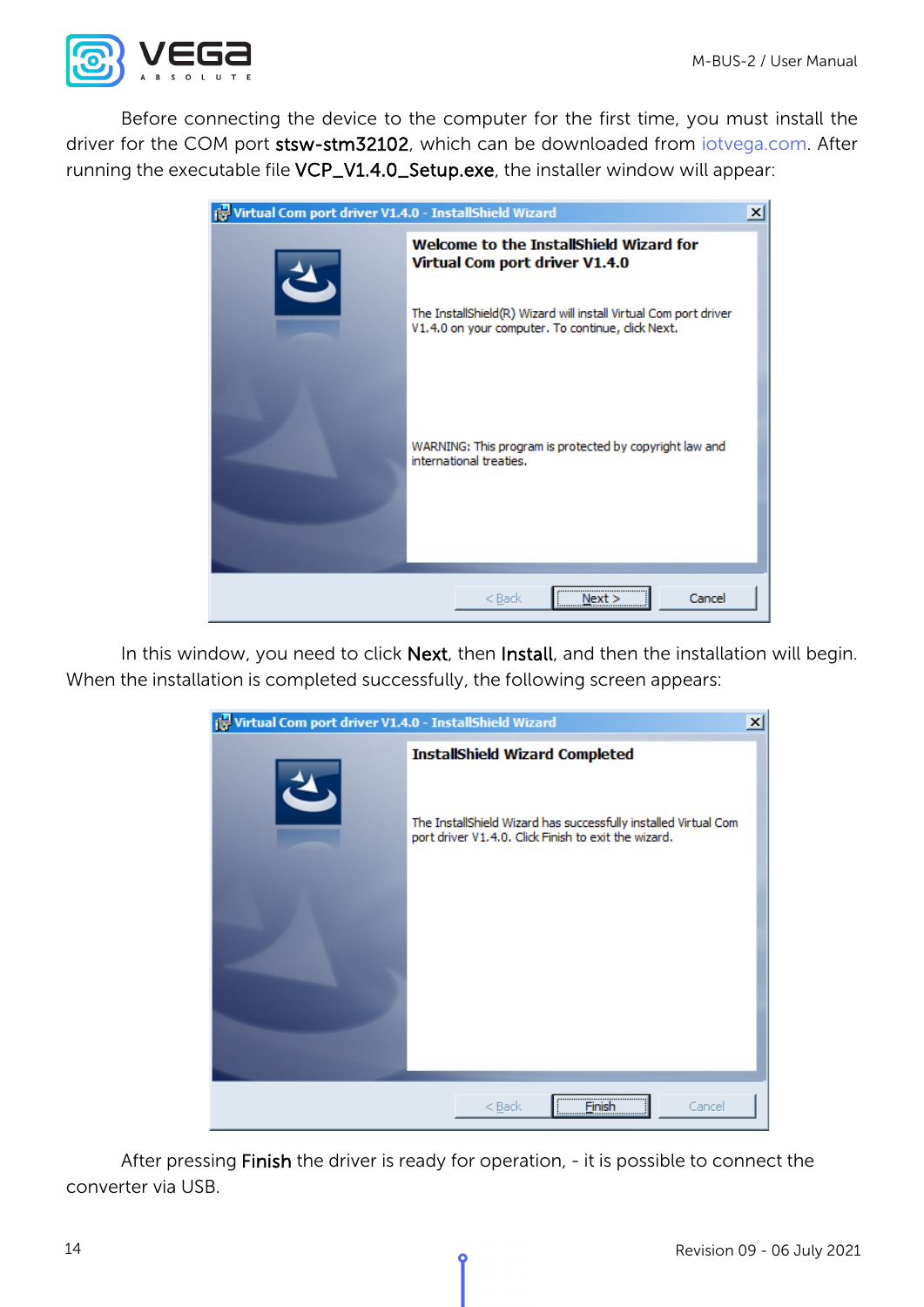

## <span id="page-14-0"></span>4 VEGA LORAWAN CONFIGURATOR

The "Vega LoRaWAN Configurator" application (hereinafter referred to as the configurator) is intended for setting up the device via USB.

The configurator has two modes of operation - "Simple" and "Expert". In the "Simple" mode, only basic settings are available. In the "Expert" mode, the basic settings, advanced settings and the ability to check the coverage area of the signal from the gateways are available. Next, the work of the application is considered in the "Expert" mode.

#### <span id="page-14-1"></span>INTERFACE OF THE APPLICATION

The "Vega LoRaWAN Configurator" application does not require the special installation. When the executable file is launched, the window for working with the application appears.

| <b>III.</b> Device info                                                                                  | LORa LoRaWAN settings | to Vega SI-11                               |                   |                             | Language: English     |
|----------------------------------------------------------------------------------------------------------|-----------------------|---------------------------------------------|-------------------|-----------------------------|-----------------------|
| L U T E<br>$\circ$<br>ABP info                                                                           |                       | OTAA info                                   |                   | Key management              |                       |
| Device address:<br>$\overline{\mathbf{v}}$                                                               |                       | Device EUI:                                 |                   |                             | Edit device keys      |
| Application session key:<br>Device model<br>Network session key:<br>Vega SI-11<br>$\overline{\mathbf v}$ |                       | <b>Application EUI:</b><br>Application key: |                   |                             | Reset keys to default |
| <b>ご</b> Connect<br>Devicel info                                                                         |                       | Network info                                |                   | Link check                  |                       |
| Device model:<br>X Disconnect<br>Device time (UTC):<br>Firmware version:                                 |                       | Join status:<br>Device address:             |                   | Quality:<br>Gateways count: | a di                  |
|                                                                                                          | Update firmware       |                                             | ((*) Join network |                             | ((*) Link check       |
|                                                                                                          |                       |                                             |                   |                             |                       |
|                                                                                                          |                       |                                             |                   |                             |                       |
| <b>E</b> Export settings<br>Import settings                                                              |                       |                                             |                   |                             |                       |

The menu on the left allows you to switch between the "Simple" and "Expert" modes, select the device model, connect to the device or disconnect from it, get and apply settings.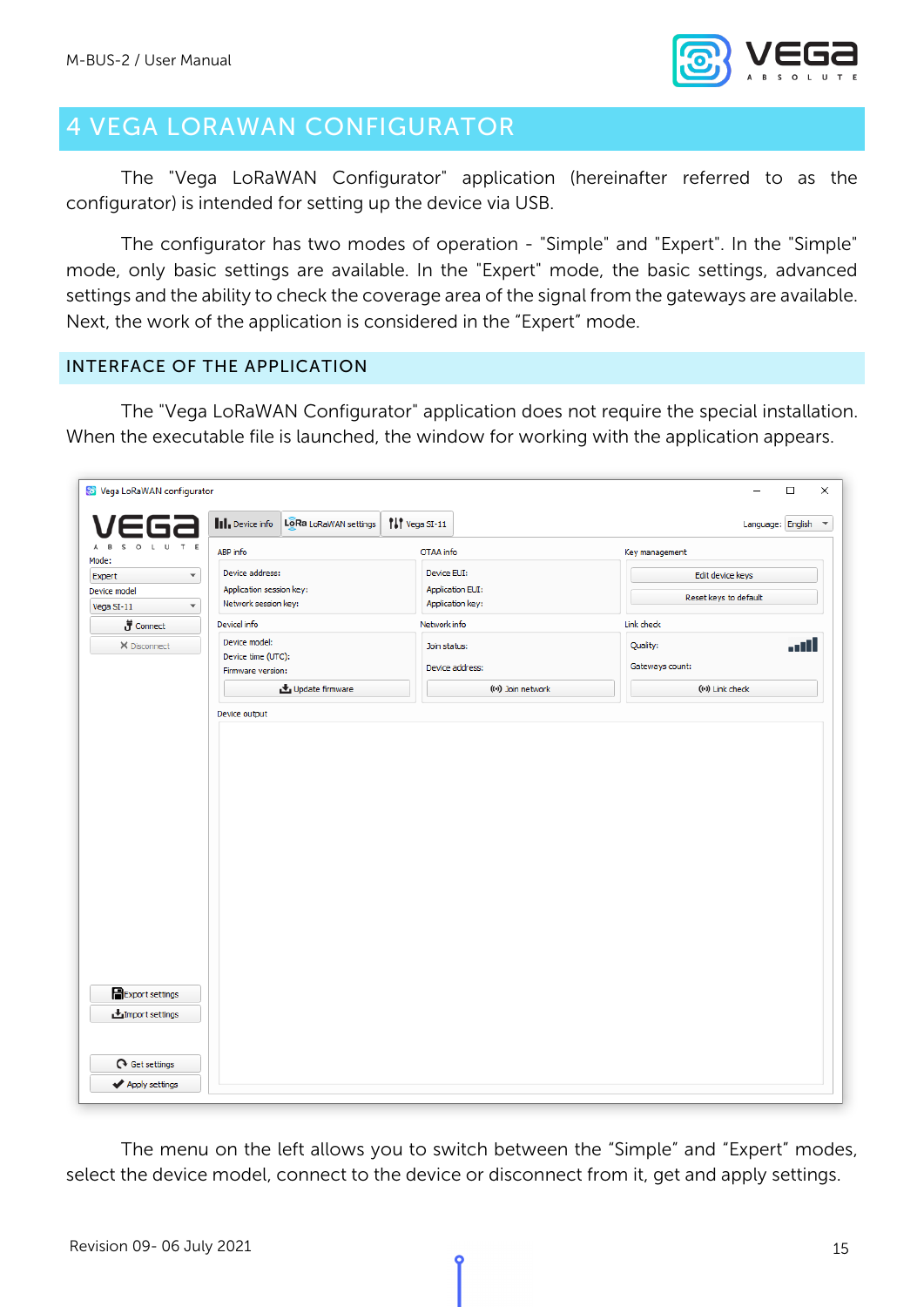

The application window contains three tabs – Device info, LoRaWAN settings and device settings.

The language selection menu is in the upper right corner.

#### <span id="page-15-0"></span>CONNECTION TO THE DEVICE

For the connection to the device, perform the following steps:

- 1. Connect the USB cable to the device.
- 2. Start the "Vega LoRaWAN Configurator" application.
- 3. Click the "Connect" button in the menu on the left.

The application automatically recognizes the device model, and the device selection menu becomes inactive.

| Vega LoRaWAN configurator 1.0.55                         |                                                                                                                                                                                                                                                                                                                                                                                                                                                                                                                                                                                                                                                                                                                                                                                                                                                                                                                                                                                                                                                                                                                                                                                                                                                                                                                            |                                                                                                  | П<br>×                                 |
|----------------------------------------------------------|----------------------------------------------------------------------------------------------------------------------------------------------------------------------------------------------------------------------------------------------------------------------------------------------------------------------------------------------------------------------------------------------------------------------------------------------------------------------------------------------------------------------------------------------------------------------------------------------------------------------------------------------------------------------------------------------------------------------------------------------------------------------------------------------------------------------------------------------------------------------------------------------------------------------------------------------------------------------------------------------------------------------------------------------------------------------------------------------------------------------------------------------------------------------------------------------------------------------------------------------------------------------------------------------------------------------------|--------------------------------------------------------------------------------------------------|----------------------------------------|
|                                                          | <b>III.</b> Device info<br><b>TITM-BUS-2</b><br>LORa LoRaWAN settings                                                                                                                                                                                                                                                                                                                                                                                                                                                                                                                                                                                                                                                                                                                                                                                                                                                                                                                                                                                                                                                                                                                                                                                                                                                      |                                                                                                  | Language: English $\blacktriangledown$ |
| U T<br>Mode:                                             | ABP info                                                                                                                                                                                                                                                                                                                                                                                                                                                                                                                                                                                                                                                                                                                                                                                                                                                                                                                                                                                                                                                                                                                                                                                                                                                                                                                   | OTAA info                                                                                        | Key management                         |
| $\overline{\phantom{a}}$<br>Expert                       | Device address:<br>007A012B                                                                                                                                                                                                                                                                                                                                                                                                                                                                                                                                                                                                                                                                                                                                                                                                                                                                                                                                                                                                                                                                                                                                                                                                                                                                                                | Device EUI:<br>303632315B375613                                                                  | Edit device keys                       |
| Device model<br>$\overline{\phantom{a}}$<br>Vega M-BUS-2 | Application session key: 29000F003036323132374713626D7944<br>Network session key: 323747133036323129000F005B375613                                                                                                                                                                                                                                                                                                                                                                                                                                                                                                                                                                                                                                                                                                                                                                                                                                                                                                                                                                                                                                                                                                                                                                                                         | <b>Application EUI:</b><br>3033425553203220<br>Application key: 1B374813000000001B374813395A2F57 | Reset keys to default                  |
| G<br>COM <sub>3</sub>                                    | Devicel info                                                                                                                                                                                                                                                                                                                                                                                                                                                                                                                                                                                                                                                                                                                                                                                                                                                                                                                                                                                                                                                                                                                                                                                                                                                                                                               | Network info                                                                                     | Link check                             |
| <b>、亨</b> Connect<br>X Disconnect                        | Device model:<br>Vega M-BUS-2<br>Device time (UTC):<br>08.07.2021 05:57:09                                                                                                                                                                                                                                                                                                                                                                                                                                                                                                                                                                                                                                                                                                                                                                                                                                                                                                                                                                                                                                                                                                                                                                                                                                                 | Join status:<br>Joined<br>Device address:<br>18000128                                            | llano<br>Ouality:                      |
|                                                          | VEGA M-BUS-2 2.3EU<br>Firmware version:<br>Protocol version:<br>1.1                                                                                                                                                                                                                                                                                                                                                                                                                                                                                                                                                                                                                                                                                                                                                                                                                                                                                                                                                                                                                                                                                                                                                                                                                                                        | Warranty packet counter:<br>423                                                                  | Gateways count:<br>$\mathbf 0$         |
|                                                          | Update firmware                                                                                                                                                                                                                                                                                                                                                                                                                                                                                                                                                                                                                                                                                                                                                                                                                                                                                                                                                                                                                                                                                                                                                                                                                                                                                                            | ((.) Join network                                                                                | ((a) Link check                        |
| <b>Export settings</b><br>Import settings                | Device output<br>[L] LoRa initing<br>[L] DevEui: 303632315B375613<br>[L] AppEui: 3033425553203220<br>[L] AppKey: 1B374813000000001B374813395A2F57<br>[L] Join request - OK<br>[L] Start joining<br>[L] MLME-Confirm: OK<br>[L] Joined by OTAA<br>Time to warm-up meters 1625723696<br>[HW] Battery voltage: 3605 mV<br>Try to poll m-bus meter with address 65511569<br>No answer 0xE5 from selected slave<br>[T] Try to send data<br>[T] Send time correction request<br>[L] Send data request - OK<br>[T] Packet sent, total packets in BB 3<br>[T] Try to send data<br>[L] Send data request - OK<br>[T] Send packet: 00 04 00 01 01 05 00 01 01 08 00 01 01 10 00 01 06 20 00 01 04 21 00 01 00 30 00 01 05 31 00 01 06 37 00 02 A4 01<br>[T] Packet sent, total packets in BB 2<br>ITI Try to send data<br>[L] Send data request - OK<br>[T] Send packet: C3 00 56 65 67 61 2D 61 62 73 6F 6C 75 74 65 00 AC 14 56 45 47 41 20 4D 2D 42 55 53 2D 32 00 00 1C 6B 60 DD AE 40 00 01 02 03 00 00 63 00 00 0<br>[T] Packet sent, total packets in BB 1<br>[T] Try to send data<br>[L] Send data request - OK<br>[T] Send packet: 0A 1F 29 53 01 00 00 00 00 00 00 F0 14 00 20 5D A1 00 08 8D C2 01 08 AF BF 01 08 09 AC 01 08 6D AF 01 08 13 B2 01 08 9D D2 00 08 98 D2 00 08 9<br>[T] Packet sent, total packets in BB 0 |                                                                                                  |                                        |
| Get settings                                             |                                                                                                                                                                                                                                                                                                                                                                                                                                                                                                                                                                                                                                                                                                                                                                                                                                                                                                                                                                                                                                                                                                                                                                                                                                                                                                                            |                                                                                                  |                                        |
| Apply settings                                           | $\blacktriangleleft$                                                                                                                                                                                                                                                                                                                                                                                                                                                                                                                                                                                                                                                                                                                                                                                                                                                                                                                                                                                                                                                                                                                                                                                                                                                                                                       |                                                                                                  | Þ                                      |

To read the settings from the device, you need to click the "Get settings" button, until this point the application will display the default settings or from the last connected device.

After making the necessary changes to the settings, you should click the "Apply settings" button and only then disconnect from the device with the "Disconnect" button.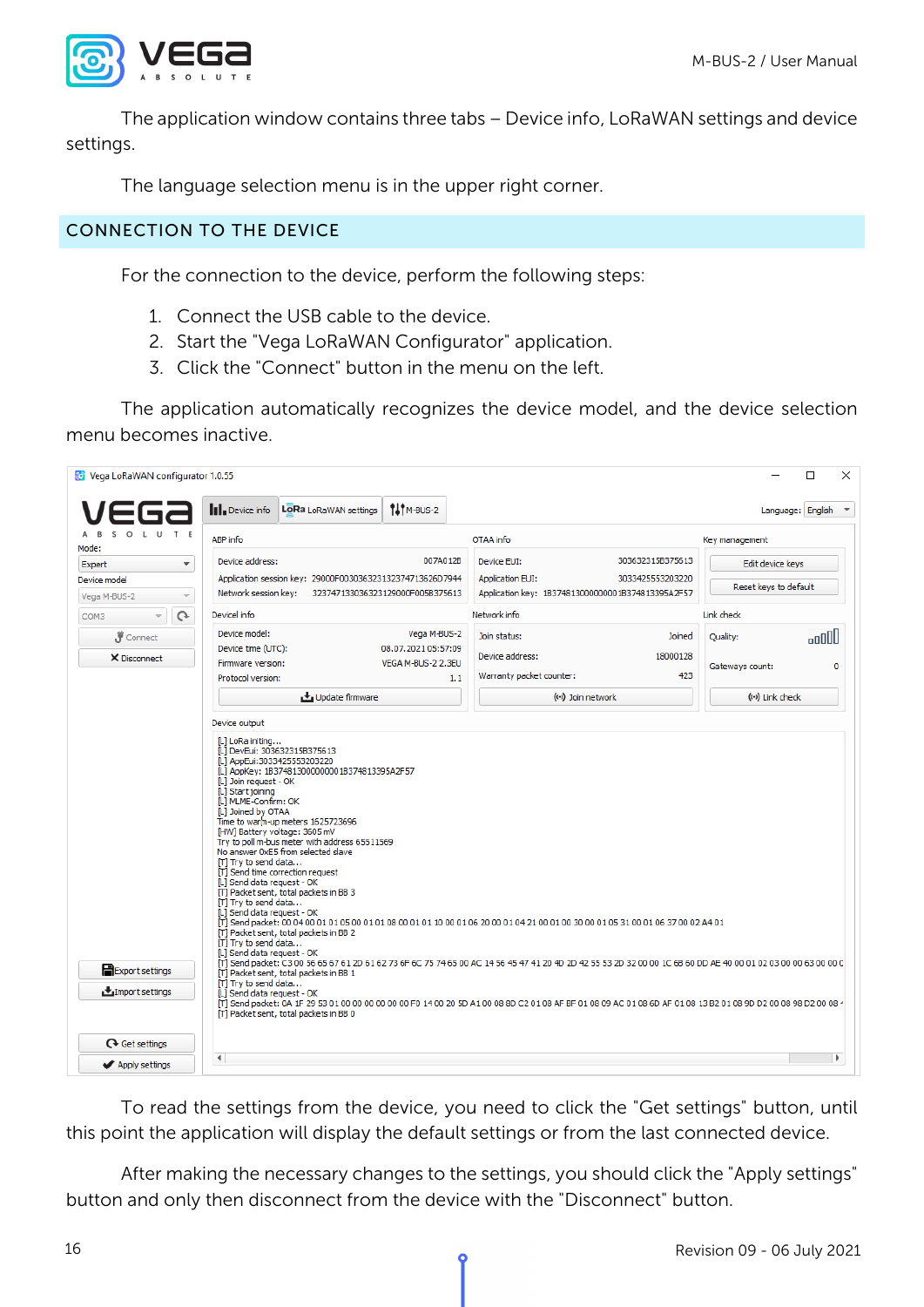

#### <span id="page-16-0"></span>"DEVICE INFO" TAB

The "Device info" tab displays information about the device, its current status, and also the data needed to register the device in the LoRaWAN network.

| <b>III.</b> Device info<br>LORa LoRaWAN settings                                                                                                                                                                                                                                                                                                                                                                                                                                                                                                                                                                                                                                                                                                                                                                                                                                                                                                                                                                                                                                                                                                                                                                                                                                      | titm-BUS-2                                                       |                                                                                             |                                      | Language: English                                                  |
|---------------------------------------------------------------------------------------------------------------------------------------------------------------------------------------------------------------------------------------------------------------------------------------------------------------------------------------------------------------------------------------------------------------------------------------------------------------------------------------------------------------------------------------------------------------------------------------------------------------------------------------------------------------------------------------------------------------------------------------------------------------------------------------------------------------------------------------------------------------------------------------------------------------------------------------------------------------------------------------------------------------------------------------------------------------------------------------------------------------------------------------------------------------------------------------------------------------------------------------------------------------------------------------|------------------------------------------------------------------|---------------------------------------------------------------------------------------------|--------------------------------------|--------------------------------------------------------------------|
| ABP info                                                                                                                                                                                                                                                                                                                                                                                                                                                                                                                                                                                                                                                                                                                                                                                                                                                                                                                                                                                                                                                                                                                                                                                                                                                                              |                                                                  | OTAA info                                                                                   |                                      | Key management                                                     |
| Device address:<br>Application session key: 29000F003036323132374713626D7944<br>Network session key:                                                                                                                                                                                                                                                                                                                                                                                                                                                                                                                                                                                                                                                                                                                                                                                                                                                                                                                                                                                                                                                                                                                                                                                  | 007A012B<br>323747133036323129000F005B375613                     | Device EUI:<br><b>Application EUI:</b><br>Application key: 1B374813000000001B374813395A2F57 | 303632315B375613<br>3033425553203220 | Edit device keys<br>Reset keys to default                          |
| Devicel info                                                                                                                                                                                                                                                                                                                                                                                                                                                                                                                                                                                                                                                                                                                                                                                                                                                                                                                                                                                                                                                                                                                                                                                                                                                                          |                                                                  | Network info                                                                                |                                      | Link check                                                         |
| Device model:<br>Device time (UTC):<br>Firmware version:<br>Protocol version:<br>Update firmware                                                                                                                                                                                                                                                                                                                                                                                                                                                                                                                                                                                                                                                                                                                                                                                                                                                                                                                                                                                                                                                                                                                                                                                      | Vega M-BUS-2<br>08.07.2021 05:57:23<br>VEGA M-BUS-2 2.3EU<br>1.1 | Join status:<br>Device address:<br>Warranty packet counter:<br>((*)) Join network           | Joined<br>18000128<br>423            | <b>ODDD</b><br>Ouality:<br>0<br>Gateways count:<br>((*) Link check |
|                                                                                                                                                                                                                                                                                                                                                                                                                                                                                                                                                                                                                                                                                                                                                                                                                                                                                                                                                                                                                                                                                                                                                                                                                                                                                       |                                                                  |                                                                                             |                                      |                                                                    |
| [L] DevEui: 303632315B375613<br>[L] AppEui: 3033425553203220<br>[L] AppKey: 1B374813000000001B374813395A2F57<br>[L] Join request - OK<br>[L] Start joining<br>[L] MLME-Confirm: OK<br>[L] Joined by OTAA<br>Time to warm-up meters 1625723696<br>[HW] Battery voltage: 3605 mV<br>Try to poll m-bus meter with address 65511569<br>No answer 0xE5 from selected slave<br>[T] Try to send data<br>[T] Send time correction request<br>[L] Send data request - OK<br>[T] Packet sent, total packets in BB 3<br>[T] Try to send data<br>[L] Send data request - OK<br>[T] Send packet: 00 04 00 01 01 05 00 01 01 08 00 01 01 10 00 01 06 20 00 01 04 21 00 01 00 30 00 01 05 31 00 01 06 37 00 02 A4 01<br>[T] Packet sent, total packets in BB 2<br>[T] Try to send data<br>[L] Send data request - OK<br>[T] Send packet: C3 00 56 65 67 61 2D 61 62 73 6F 6C 75 74 65 00 AC 14 56 45 47 41 20 4D 2D 42 55 53 2D 32 00 00 1C 6B 60 DD AE 40 00 01 02 03 00 00 63 00 00 C<br>[T] Packet sent, total packets in BB 1<br>[T] Try to send data<br>[L] Send data request - OK<br>[T] Send packet: 0A 1F 29 53 01 00 00 00 00 00 00 F0 14 00 20 5D A1 00 08 8D C2 01 08 AF BF 01 08 09 AC 01 08 6D AF 01 08 13 B2 01 08 9D D2 00 08 98 D2 00 08 4<br>[T] Packet sent, total packets in BB 0 |                                                                  |                                                                                             |                                      |                                                                    |

ABP info - displays the data necessary to register the device in the LoRaWAN network with ABP method (Activation By Personalization).

OTAA info - the data required to register the device in the LoRaWAN network with OTAA method (Over The Air Activation) is displayed.

Key management (not displayed in the "Simple" mode) - allows you to change the factory keys to register the device on the network and reset the keys back to the factory settings.

Device info - the configurator reads information about the device model, its firmware and automatically corrects the device's time when connected to it.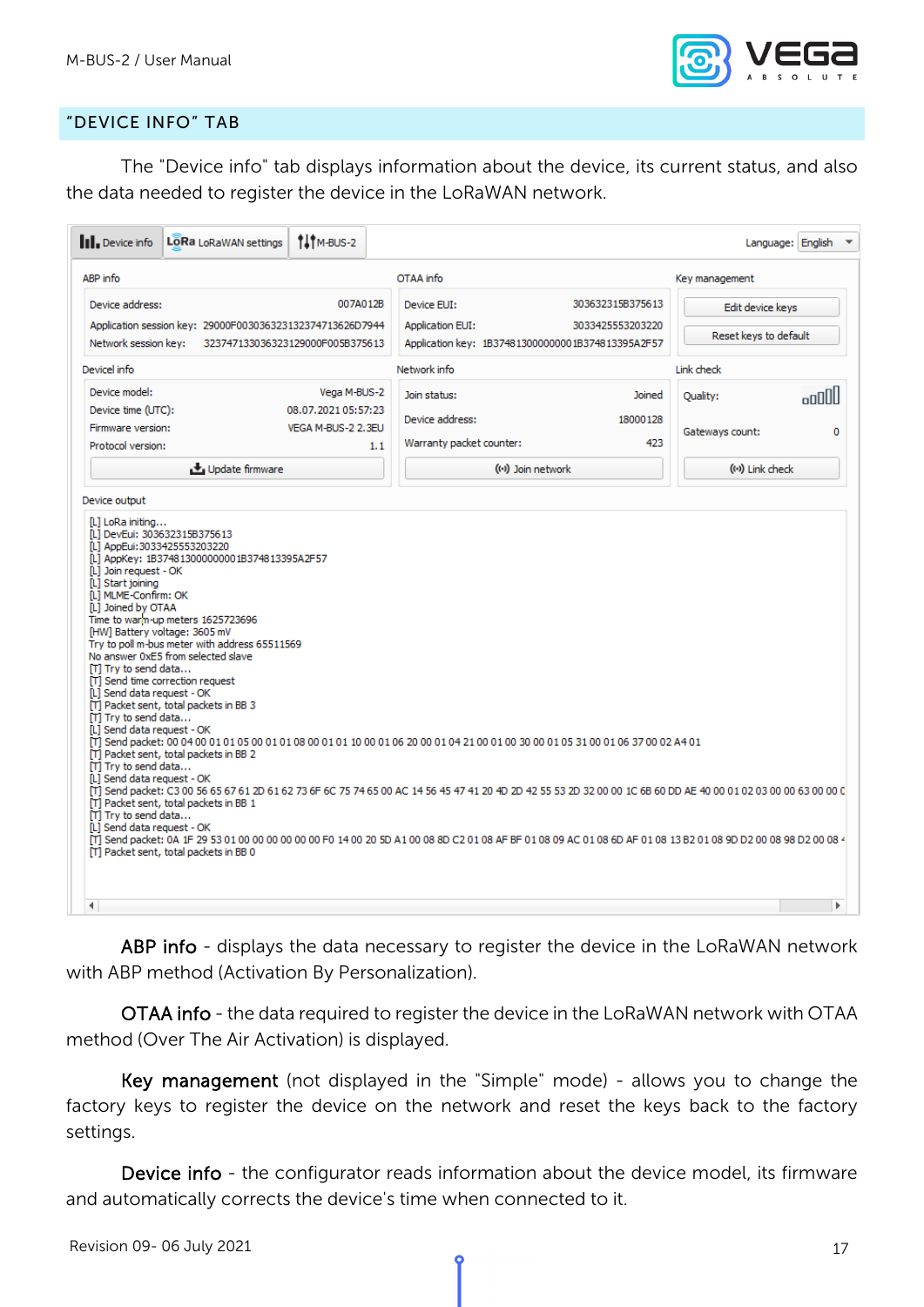

Update firmware - allows you to select the firmware file from your computer's hard drive and load it into the device. The device will automatically disconnect from the configurator when the download is complete. The current version of the device firmware can be downloaded from [iotvega.com.](http://www.iotvega.com/)

Network info - shows whether the device is connected to the LoRaWAN network and its network address.

Join network button - launch the LoRaWAN network connection procedure with the previously selected ABP or OTAA method. If the device is already connected to the network, reconnection procedure will occur.

Link check (not displayed in the "Simple" mode) - when pressed, the device sends a special signal to the LoRaWAN network, in response to which the network informs it of the number of gateways that received this signal and the signal quality. This button only works when the device is connected to the network.

| Link check      |      |
|-----------------|------|
| Quality:        | . II |
| Gateways count: |      |
| ((*) Link check |      |

Device output (not displayed in the "Simple" mode) - monitoring the device status, all events in real time are displayed.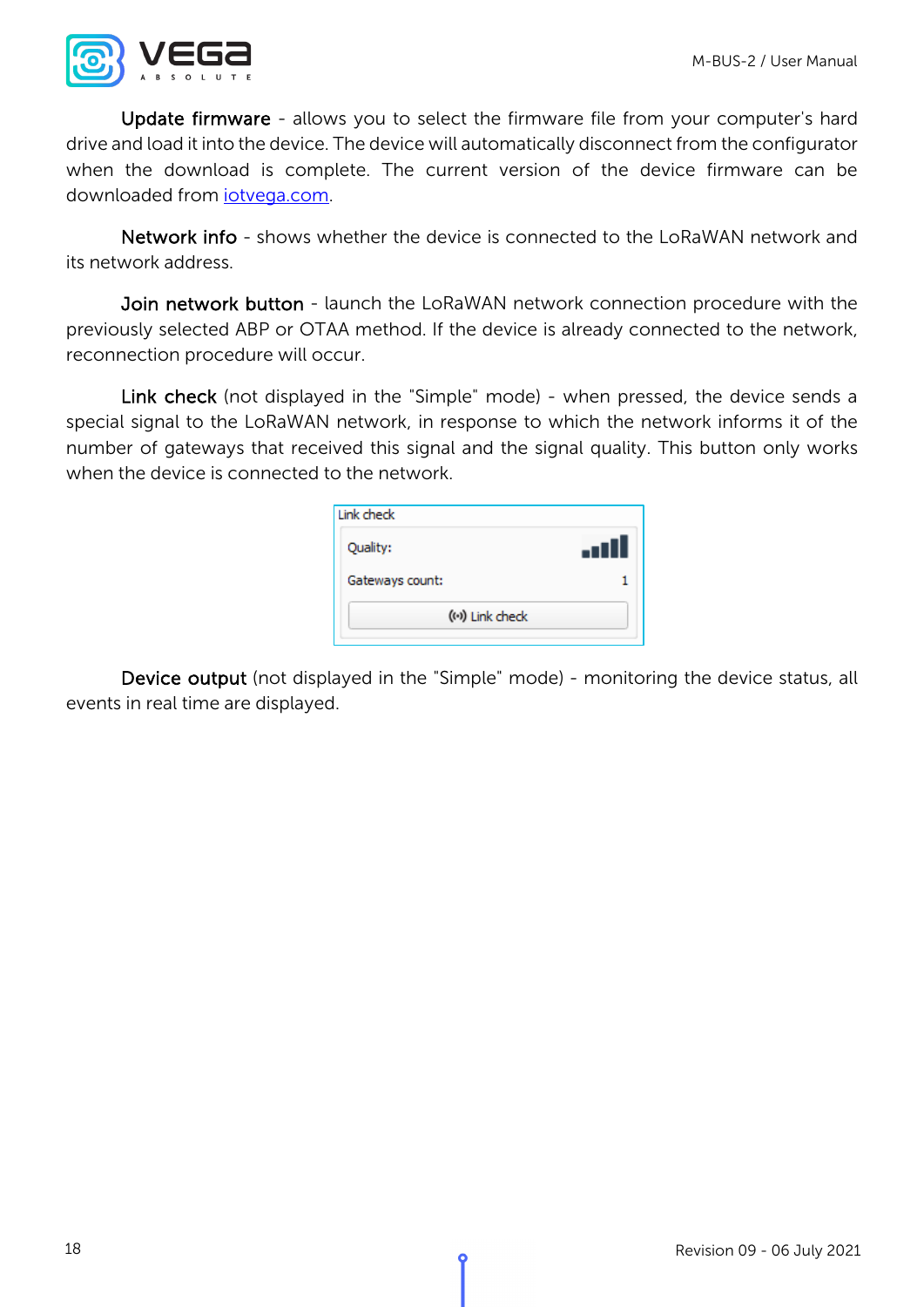

#### <span id="page-18-0"></span>"LORAWAN SETTINGS" TAB

The "LoRaWAN Settings" tab allows you to configure various parameters of the LoRa network.

| <sup>↑↓↑</sup> M-BUS-2<br>Device info LORa LoRaWAN settings | Language: English v                        |  |
|-------------------------------------------------------------|--------------------------------------------|--|
| Region:                                                     | Edit<br>EU_868<br>$\overline{\mathbf{v}}$  |  |
| Activation type:                                            | <b>OTAA</b><br>$\overline{\phantom{a}}$    |  |
| Confirmed uplinks:                                          | Unconfirmed<br>$\overline{\phantom{a}}$    |  |
| ADR:                                                        | Enabled<br>$\overline{\phantom{a}}$        |  |
| RX1 offset:                                                 | 3 seconds<br>$\overline{\phantom{a}}$      |  |
| Join accept delay 1:                                        | 9 seconds<br>$\overline{\phantom{a}}$      |  |
| Uplink number of transmission:                              | 5 times<br>$\overline{\mathbf{v}}$         |  |
| TX power:                                                   | 5 dBm<br>$\overline{\phantom{a}}$          |  |
| TX datarate:                                                | DR0 SF12 BW125<br>$\overline{\phantom{a}}$ |  |
|                                                             |                                            |  |

Region - allows you to select one of installed frequency plans or specify a custom frequency plan. Custom frequency plan is EU-868 based.

| Region: | EU_868 | Edit |
|---------|--------|------|
|         | RU_868 |      |
|         | Custom |      |

The converter supports the following frequency plans:

| Frequency plan <sup>2</sup> | Channel                                          | Frequency | Modulation      |  |
|-----------------------------|--------------------------------------------------|-----------|-----------------|--|
|                             |                                                  | 868.1     | MultiSF 125 kHz |  |
|                             | $\mathcal{P}$                                    | 868.3     | MultiSF 125 kHz |  |
| <b>EU-868</b>               | 3                                                | 868.5     | MultiSF 125 kHz |  |
|                             | RX <sub>2</sub>                                  | 869.525   | SF12 125 kHz    |  |
|                             |                                                  | 868.9     | MultiSF 125 kHz |  |
| <b>RU-868</b>               | 2                                                | 869.1     | MultiSF 125 kHz |  |
|                             | RX <sub>2</sub>                                  | 869.1     | MultiSF 125 kHz |  |
| Custom                      | Set with «Vega LoRaWAN Configurator» application |           |                 |  |

In the EU\_868 and RU\_868 frequency plans, only those channels are active by default, on which sending requests for connection to the network (join channels). The remaining channels (that the device should use) can be transferring by the LoRaWAN network server during the device activation procedure (only OTAA).

<span id="page-18-1"></span><sup>&</sup>lt;sup>2</sup> By default, the device supports two frequency plans and the custom, but it is possible to order firmware for other frequency plans: IN865, AS923, AU915, KR920, US915, KZ865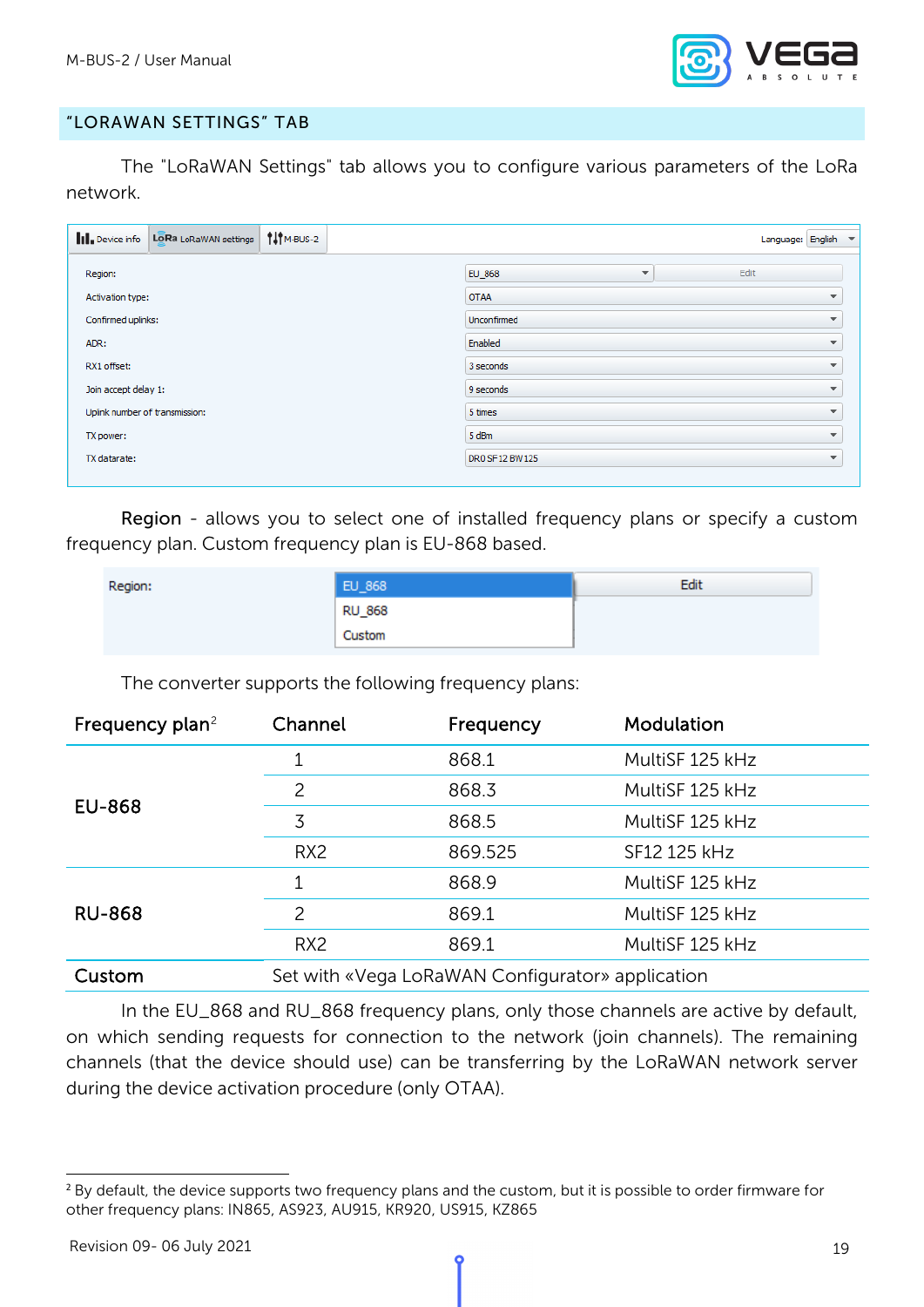

If you select "Custom" in the "Region" field, you must manually specify the frequencies that the device will use. To do this, click the "Edit" button, the channel frequency editing window will appear:

| Custom frequency plan     |   |                           |                 |
|---------------------------|---|---------------------------|-----------------|
| Join frequency 1 (Hz)     | n | Channel 9 frequency (Hz)  | 0               |
| Join frequency 2 (Hz)     | n | Channel 10 frequency (Hz) | 0               |
| Join frequency 3 (Hz)     | o | Channel 11 frequency (Hz) | 0               |
| Channel 4 frequency (Hz)  | o | Channel 12 frequency (Hz) | 0               |
| Channel 5 frequency (Hz)  | 0 | Channel 13 frequency (Hz) | 0               |
| Channel 6 frequency (Hz)  | o | Channel 14 frequency (Hz) | o               |
| Channel 7 frequency (Hz)  | n | Channel 15 frequency (Hz) | 0               |
| Channel 8 frequency (Hz)  | o | Channel 16 frequency (Hz) | 0               |
| RX2 window frequency (Hz) | o | RX2 window datarate       | DR <sub>0</sub> |
|                           |   |                           | <b>Ok</b>       |
|                           |   |                           |                 |

This frequency plan allows you to set up to 16 channels, as well as the frequency and speed of the second receiving window.

The first three channels and the second receiving window parameters are mandatory. Without these parameters the custom frequency plan will be considered empty

Activation type – selecting ABP or OTAA device activation method.

| Activation type: | <b>OTAA</b> |
|------------------|-------------|
|                  | <b>ABP</b>  |

Confirmed uplinks – when you choose "confirmed", the device will retry sending the packet until it receives the server confirmation, or until the "Uplink number of transmission" is over (see below).



If you choose to send a packet without confirmation, the modem will not know whether the packet is delivered or not

Confirmed uplinks: Confirmed Unconfirmed

ADR – this option activates the Adaptive Data Rate algorithm for automatic control of the data transfer rate from the LoRaWAN network server side. The higher the quality of the signal received by the network, the higher the speed will be installed on the device. This option is recommended only on permanently installed devices.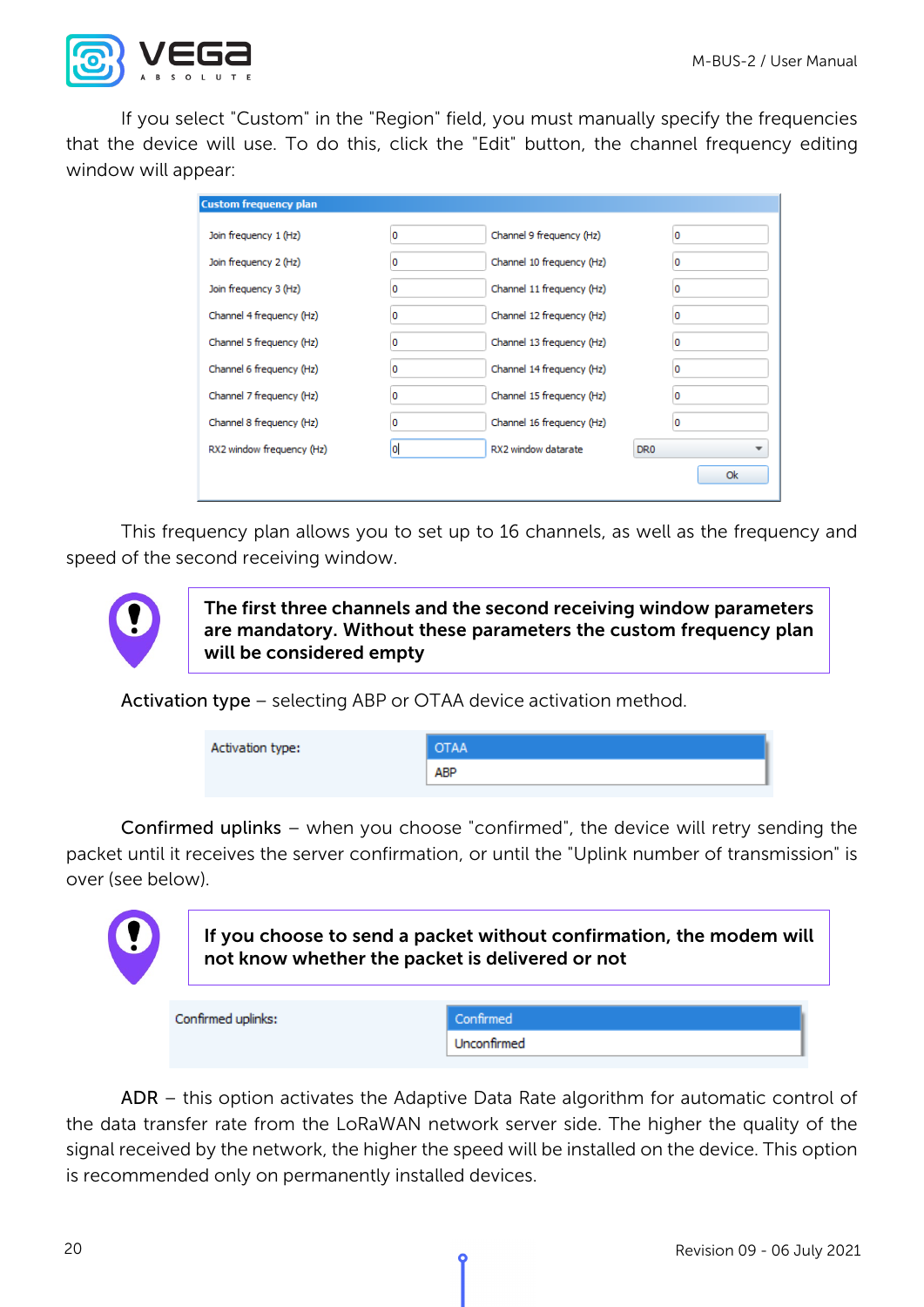

| ADR: | Enabled  |
|------|----------|
|      | Disabled |

RX1 offset (not displayed in the "Simple" mode) - specifies the time between end of packet transmission and first receiving window opening. The second receiving window always opens after 1 second after the first.

|             | 1 second   |
|-------------|------------|
|             | 2 seconds  |
|             | 3 seconds  |
|             | 4 seconds  |
|             | 5 seconds  |
| RX1 offset: | 6 seconds  |
|             | 7 seconds  |
|             | 8 seconds  |
|             | 9 seconds  |
|             | 10 seconds |
|             | 11 seconds |
|             | 12 seconds |
|             | 13 seconds |
|             | 14 seconds |
|             | 15 seconds |

Join accept delay 1 (not displayed in the "Simple" mode) – sets the time that the device will open the first receiving window to receive confirmation for the join request from the LoRaWAN network. The second window always opens after 1 second after the first.

|                      | 1 second   |
|----------------------|------------|
|                      | 2 seconds  |
|                      | 3 seconds  |
|                      | 4 seconds  |
|                      | 5 seconds  |
|                      | 6 seconds  |
|                      | 7 seconds  |
| Join accept delay 1: | 8 seconds  |
|                      | 9 seconds  |
|                      | 10 seconds |
|                      | 11 seconds |
|                      | 12 seconds |
|                      | 13 seconds |
|                      | 14 seconds |
|                      | 15 seconds |
|                      |            |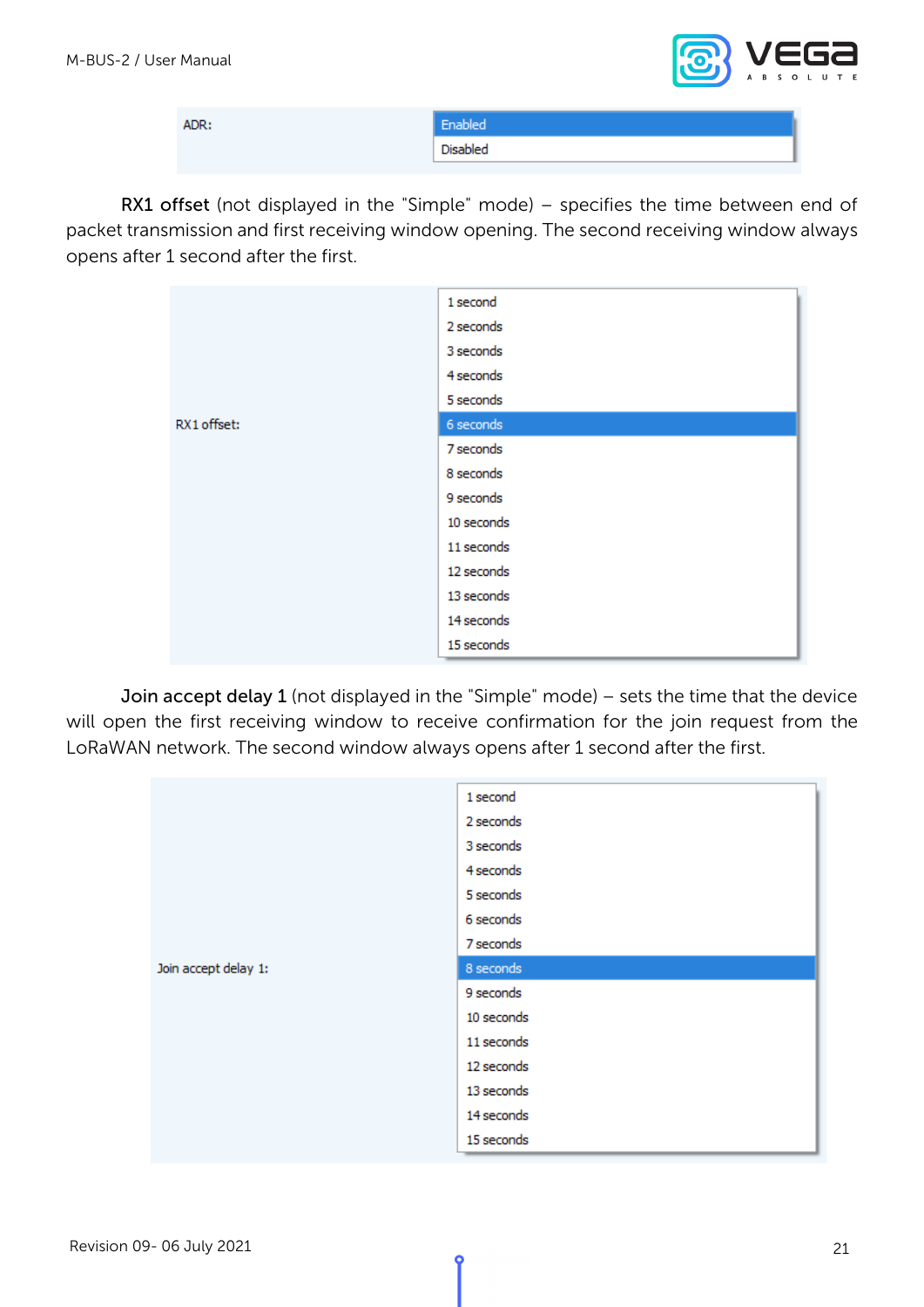

Uplink number of transmission (not displayed in the "Simple" mode) – if the "Confirmed uplinks" function is disabled, the device will simply send each packet as many times as specified in this option. If "Confirmed uplinks" is enabled, the device will send packets until it receives a confirmation or until it sends as many packets as specified in this option.

|                                | 1 time   |
|--------------------------------|----------|
|                                | 2 times  |
|                                | 3 times  |
|                                | 4 times  |
|                                | 5 times  |
|                                | 6 times  |
|                                | 7 times  |
| Uplink number of transmission: | 8 times  |
|                                | 9 times  |
|                                | 10 times |
|                                | 11 times |
|                                | 12 times |
|                                | 13 times |
|                                | 14 times |
|                                | 15 times |

TX power (not displayed in the "Simple" mode) – the device RF transmitter power is adjusted to this value when sending packets to the LoRaWAN network. This option can be changed by the network server.

|           | 2 dBm  |
|-----------|--------|
|           | 5 dBm  |
|           | 8 dBm  |
| TX power: | 11 dBm |
|           | 14 dBm |
|           | 20 dBm |

TX datarate (not displayed in the "Simple" mode) – the device transmission datarate at which it will transfer packets to the LoRaWAN network. This speed can be changed by the network server if the ADR algorithm is enabled.

|              | DR0 SF12 BW125 |
|--------------|----------------|
|              | DR1 SF11 BW125 |
|              | DR2 SF10 BW125 |
| TX datarate: | DR3 SF9 BW125  |
|              | DR4 SF8 BW125  |
|              | DR5 SF7 BW125  |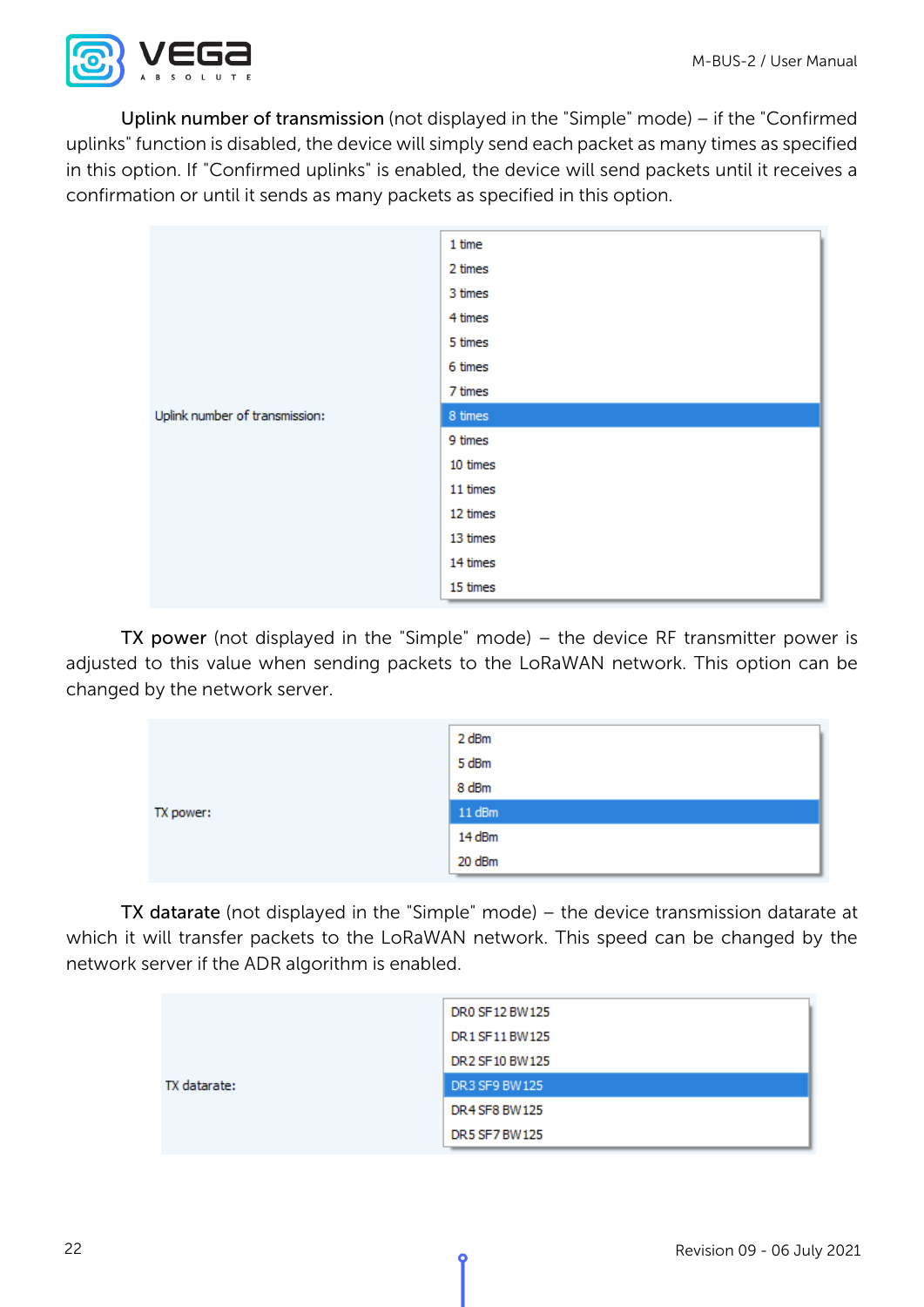

#### <span id="page-22-0"></span>«MBUS-2» TAB

The "MBUS-2" tab contains the settings of the connected device.

Information on the tap is depended on version of firmware at converter. On firmware younger version 2.0 is not ability a choice different at types of metering devices, therefore for them are active only the entry field address of devices and the choice of common type at metering devices. On firmware younger version 2.2 is not universal poll mode. Herewith, method of choice common type for all metering devices is locked.

For firmware version 2.0 and higher, individual fields for specifying the type of metering device are active. In this case, the method of choosing a common type for all metering devices is blocked.

| <b>III.</b> Device info    | LORa LoRaWAN settings    | tom-BUS-2 |           |       |            | Language: English |                          |
|----------------------------|--------------------------|-----------|-----------|-------|------------|-------------------|--------------------------|
| Current state              |                          |           |           |       |            |                   |                          |
| Temperature:               |                          |           | 26°C      |       |            |                   |                          |
| Battery level:             |                          |           | 99%       |       |            |                   |                          |
| M-BUS settings             |                          |           |           |       |            |                   |                          |
| Speed:                     |                          | 9600      |           |       |            |                   | $\overline{\mathbf v}$   |
| Warmup time, s:            |                          | 5         |           |       |            |                   | $\div$                   |
| Universal poll             |                          |           |           |       |            |                   |                          |
| Answer timeout:            |                          | 100ms     |           |       |            |                   | $\overline{\phantom{a}}$ |
| M-BUS device type:         |                          |           |           |       |            |                   | $\overline{\phantom{a}}$ |
|                            | M-BUS device address 1:  | 0         |           | type: |            |                   | $\overline{\phantom{a}}$ |
|                            | M-BUS device address 2:  | o         |           | type: | ---------  |                   | $\overline{\phantom{a}}$ |
|                            | M-BUS device address 3:  | o         |           | type: |            |                   | $\overline{\phantom{a}}$ |
|                            | M-BUS device address 4:  | o         |           | type: |            |                   | $\overline{\phantom{a}}$ |
|                            | M-BUS device address 5:  | ١o        |           | type: |            |                   | $\overline{\phantom{a}}$ |
|                            | M-BUS device address 6:  | o         |           | type: | ---------  |                   | $\overline{\phantom{a}}$ |
|                            | M-BUS device address 7:  | lo.       |           | type: | ---------- |                   | $\overline{\mathbf{v}}$  |
|                            | M-BUS device address 8:  | ١o        |           | type: | ---------  |                   | $\overline{\phantom{a}}$ |
|                            | M-BUS device address 9:  | O         |           | type: | .          |                   | $\overline{\phantom{a}}$ |
|                            | M-BUS device address 10: | o         |           | type: | ---------- |                   | ▼                        |
| Data transmission settings |                          |           |           |       |            |                   |                          |
| Transmission period:       |                          |           | 24 hours  |       |            |                   | $\overline{\phantom{a}}$ |
| Collection period:         |                          |           | 24 hours  |       |            |                   | $\overline{\mathbf{v}}$  |
| Time zone:                 |                          |           | UTC+00:00 |       |            |                   | $\overline{\mathbf v}$   |
| Commands                   |                          |           |           |       |            |                   |                          |
|                            |                          |           |           |       |            |                   | Poll connected meters    |

The configurator detects the firmware version automatically.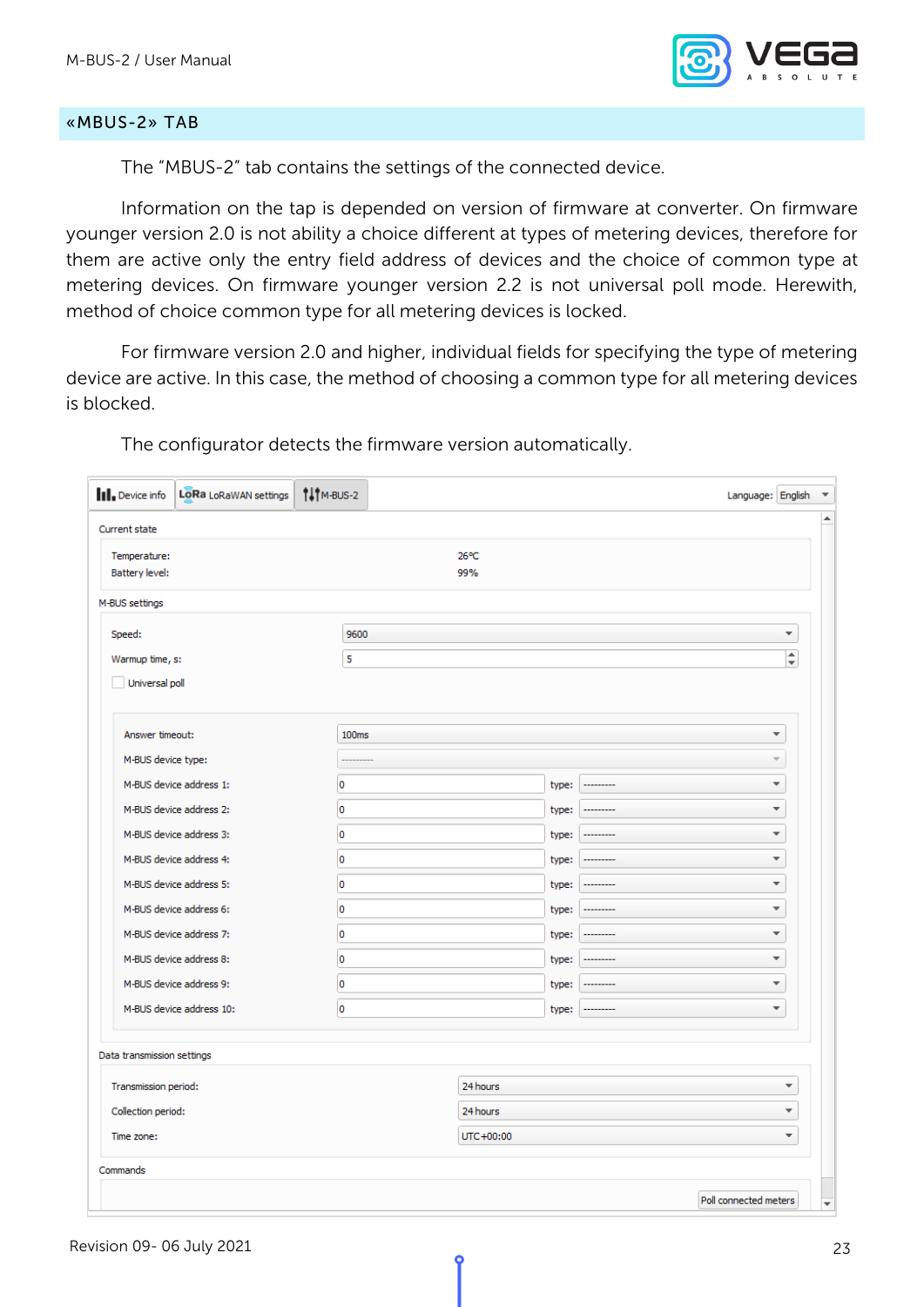

Current state – displays the current parameters of the device - the internal temperature of the device and the battery level.

M-BUS settings – allows to setting M-BUS interface, set the model and addresses of connected heat meters. M-BUS-1 uses the secondary addresses for poll of the connected devices. The secondary address usually is equal to meter serial number.

Data transmission settings – a group of parameters that allows you to configure the collection and transmission periods, and the time zone for the internal clock of the device will be set which. The readings are read from the connected device at 00.00 on the internal clock of the device if the data collection period is set to 24 hours, at 00.00 and at 12.00, if the period is 12 hours and so on. All readings are stored in the device memory until the next communication session.

The data transfer period can be adjusted from 5 minutes to 24 hours. Data transfer is carried out by a random time at the selected period. At the next communication session, the device starts sending accumulated packets with readings, from the earliest to the latest.

With the "Confirmed uplinks" option turned on, the device will send the next packet only after receiving a confirmation of the delivery of the previous one. If such confirmation has not received after the fulfilled in the settings uplink number of transmissions, device completes the communication session until the next one according to the schedule. In this case, the device continues to collect data according to the data collection period and store it in memory. Nontransmitted packets remain in the device memory until the next communication session.

With the "Confirmed uplinks" option turned off, the device just sends all accumulated packets to the network in order from the earliest to the latest. There are no checks of package delivery in this mode. There are no non-transmitted messages in the device memory.

Commands – allows transferring the command "Poll connected meters" on the converter. The converter polls all the connected devices.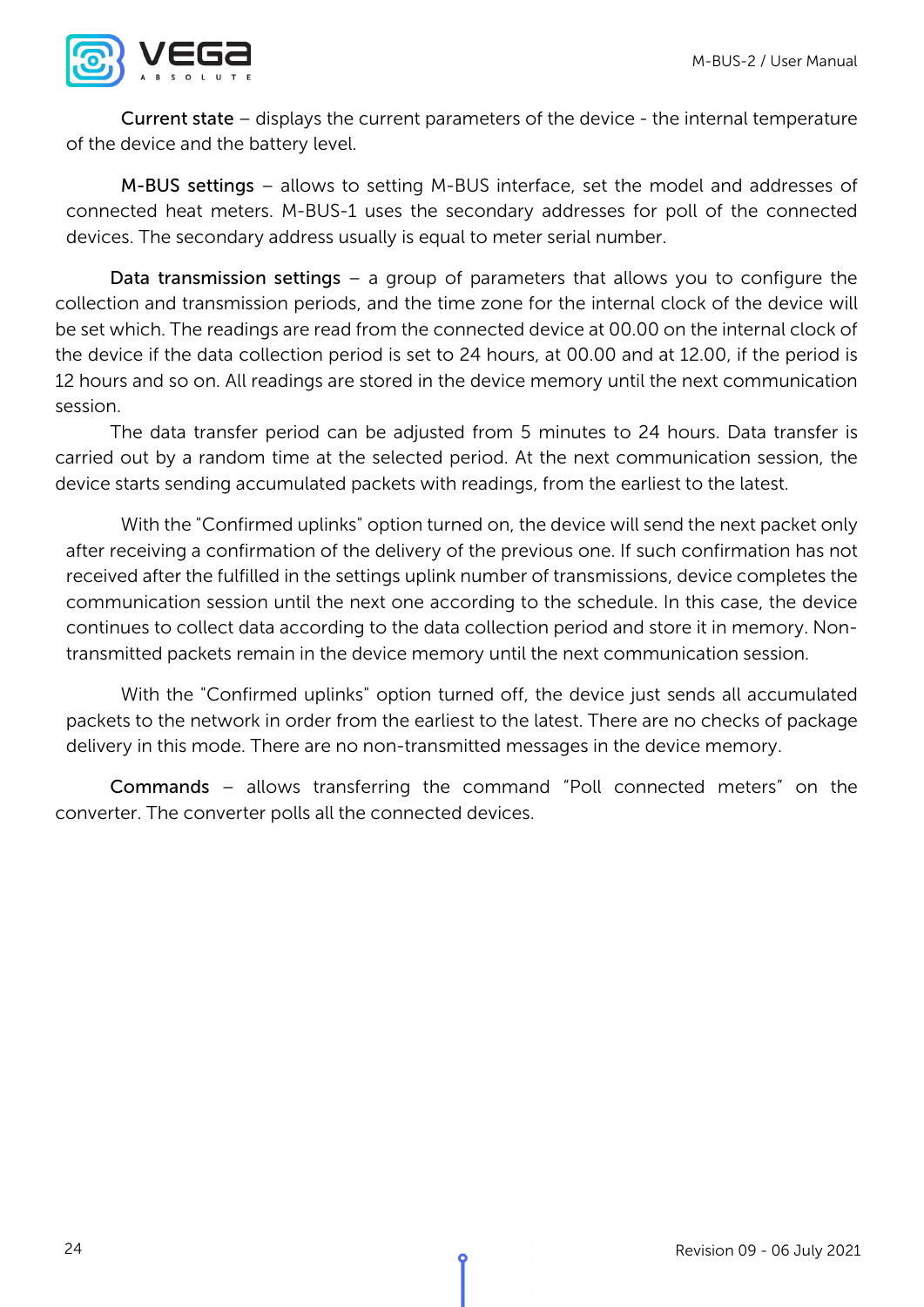

#### <span id="page-24-0"></span>CONVERTER OPERATION IN THE UNIVERSAL POLL MODE

For activate a universal poll mode is necessary to set the checkbox "universal poll". In this mode the configurator hides the menu for working with supported metering devices and displays the menu for entering user commands instead.

| <sup>↑↓↑</sup> M-BUS-2<br>LORa LoRaWAN settings<br><b>III.</b> Device info |             |                           |                                                                 | Language: English =    |
|----------------------------------------------------------------------------|-------------|---------------------------|-----------------------------------------------------------------|------------------------|
| Current state                                                              |             |                           |                                                                 |                        |
| Temperature:<br>Battery level:                                             | 26°C<br>99% |                           |                                                                 |                        |
| M-BUS settings                                                             |             |                           |                                                                 |                        |
| Speed:                                                                     | 9600        |                           |                                                                 | $\overline{\mathbf v}$ |
| Warmup time, s:                                                            | 5           |                           |                                                                 | $\div$                 |
| V Universal poll                                                           |             |                           |                                                                 |                        |
| Nº Command                                                                 |             | Polling period            | Answer timeout, ms Send answer                                  |                        |
| $\mathbf{1}$                                                               |             | $\overline{\mathbf{v}}$   | $\stackrel{\bullet}{\phantom{}_{\circ}}$<br>$\mathbf 0$         |                        |
| $\overline{\mathbf{2}}$                                                    |             | $\overline{\phantom{a}}$  | $\stackrel{\blacktriangle}{\!\!=}$<br>$\mathbf 0$               |                        |
| 3                                                                          |             | $\overline{\mathbf{v}}$   | $\frac{1}{\sqrt{2}}$<br>$\pmb{0}$                               |                        |
| $\overline{4}$                                                             |             | $\overline{\mathbf{v}}$   | ŧ<br>$\pmb{0}$                                                  |                        |
| 5                                                                          |             | $\boldsymbol{\mathrm{v}}$ | ŧ<br>$\bf 0$                                                    |                        |
| 6                                                                          |             | $\overline{\mathbf{v}}$   | $\Rightarrow$<br>$\mathbf 0$                                    |                        |
| $\overline{7}$                                                             |             | $\overline{\mathbf{v}}$   | $\frac{\bullet}{\tau}$<br>$\bf 0$                               |                        |
| 8                                                                          |             | $\overline{\phantom{a}}$  | ŧ<br>$\mathbf 0$                                                |                        |
| 9                                                                          |             | $\overline{\mathbf{v}}$   | ŧ<br>$\mathbf 0$                                                |                        |
| 10                                                                         |             | $\overline{\phantom{a}}$  | $\stackrel{\blacktriangle}{\scriptstyle \dashv}$<br>$\mathbf 0$ |                        |
|                                                                            |             |                           |                                                                 |                        |
| Commands                                                                   |             |                           |                                                                 |                        |
|                                                                            |             |                           |                                                                 | Poll connected meters  |

The user can set up to 10 polling commands (in hexadecimal form), as well as the sequence of their transmissions, intervals, timeouts for waiting for a response. The response of the meter is placed in a "black box" and broadcast in accordance with the period of data transmission.

For a user to be able to remove unnecessary data from the package and transfer only useful data, there is an ability to prohibit a response to a command by unchecking the "Send response" parameter.

Prohibiting the answer is made to increase the polling speed and reduce the amount of data transmitted by the device. When working with M-BUS, payload data can come in response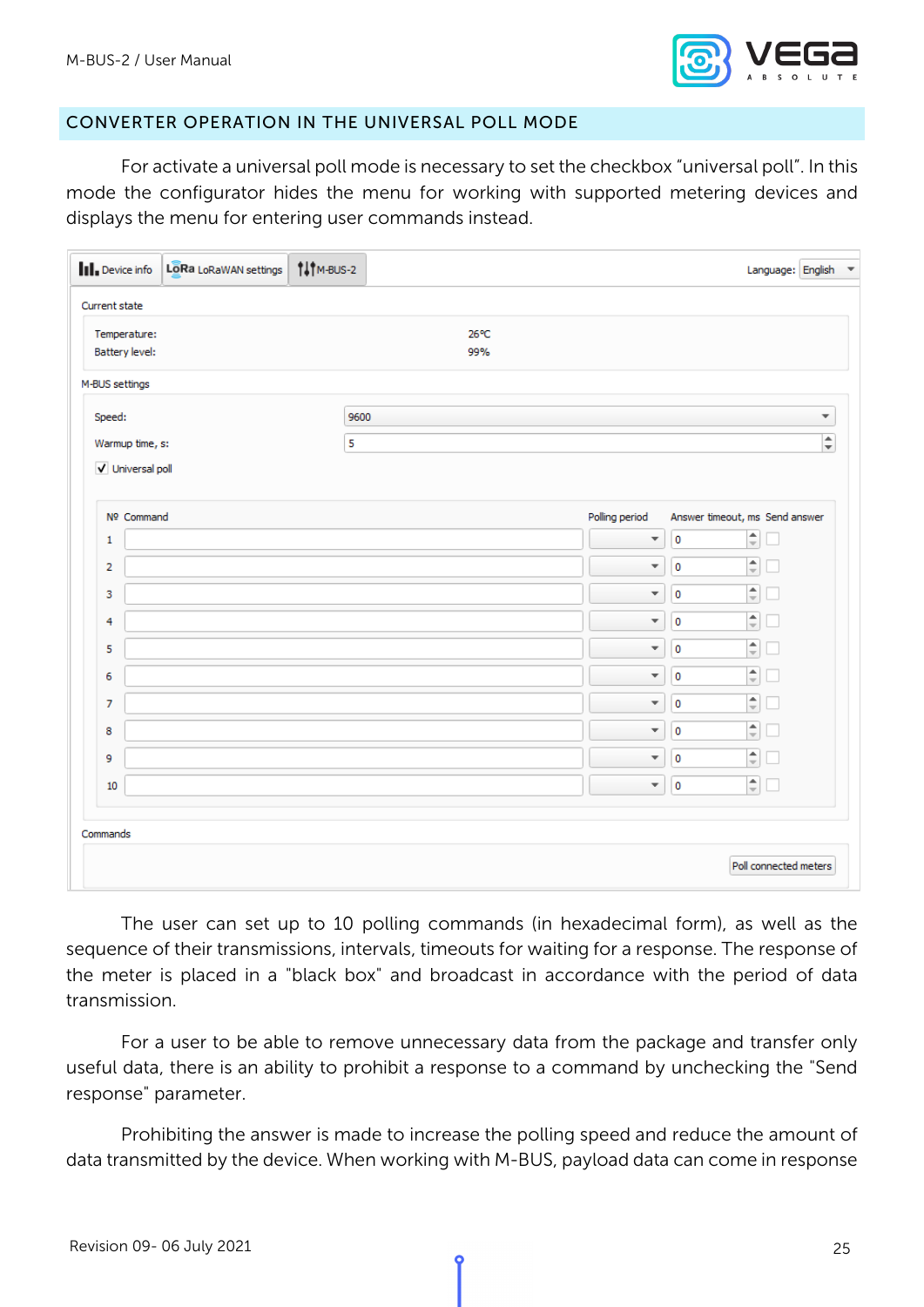

to the second or third commands. The first one or two commands can be initialization commands, to which responses are received in the form of a confirmation receipt.

Data received in the universal poll mode is transmitted in a format which similar to the transparent mode - LoRaWAN port 2, packet type 3 (see packet 2 of part 5).

Example.

Polling the Sharky 775 heat meter using the universal poll mode:

| LORa LoRaWAN settings<br><b>III.</b> Device info | <sup>1</sup> ↓↑M-BUS-2 |                                   |                                | Language: English $\sqrt{*}$ |
|--------------------------------------------------|------------------------|-----------------------------------|--------------------------------|------------------------------|
| Current state                                    |                        |                                   |                                |                              |
| Temperature:<br><b>Battery level:</b>            | 26°C<br>99%            |                                   |                                |                              |
| M-BUS settings                                   |                        |                                   |                                |                              |
| Speed:                                           | 2400                   |                                   |                                | $\overline{\phantom{a}}$     |
| Warmup time, s:                                  | 5                      |                                   |                                | $\div$                       |
| V Universal poll                                 |                        |                                   |                                |                              |
| Nº Command                                       |                        | Polling period                    | Answer timeout, ms Send answer |                              |
| 10 40 45 85 16<br>1                              |                        | 1 hour<br>$\overline{\mathbf{v}}$ | ÷<br>50                        |                              |
| 10 7B 45 CO 16<br>2                              |                        | 1 hour<br>$\overline{\mathbf v}$  | ÷<br>420                       | $\checkmark$                 |
| 3                                                |                        | $\overline{\phantom{a}}$          | ÷<br>0                         |                              |
| $\overline{4}$                                   |                        | $\overline{\mathbf v}$            | $\Rightarrow$<br>0             |                              |
| 5                                                |                        | $\overline{\mathbf{v}}$           | ÷<br>0                         |                              |
| 6                                                |                        | $\overline{\mathbf{v}}$           | ÷<br>0                         |                              |
| $\overline{7}$                                   |                        | $\overline{\mathbf{v}}$           | ÷<br>0                         |                              |
| 8                                                |                        | $\overline{\phantom{a}}$          | ÷<br>0                         |                              |
| 9                                                |                        | $\overline{\mathbf{v}}$           | $\hat{=}$<br>0                 |                              |
| 10                                               |                        | $\overline{\phantom{a}}$          | ÷<br>0                         |                              |
| Commands                                         |                        |                                   |                                |                              |
|                                                  |                        |                                   |                                |                              |

To poll the metering device, two commands are set:

- 0x10 0x40 0x45 0x85 0x16 initialization command, the meter responds to it with a confirmation receipt 0xE5;
- 0x10 0x7B 0x45 0xC0 0x16 data request command, the meter responds to it with a packet with readings.

The transmission intervals are set - 1 hour and only the second command response is

set.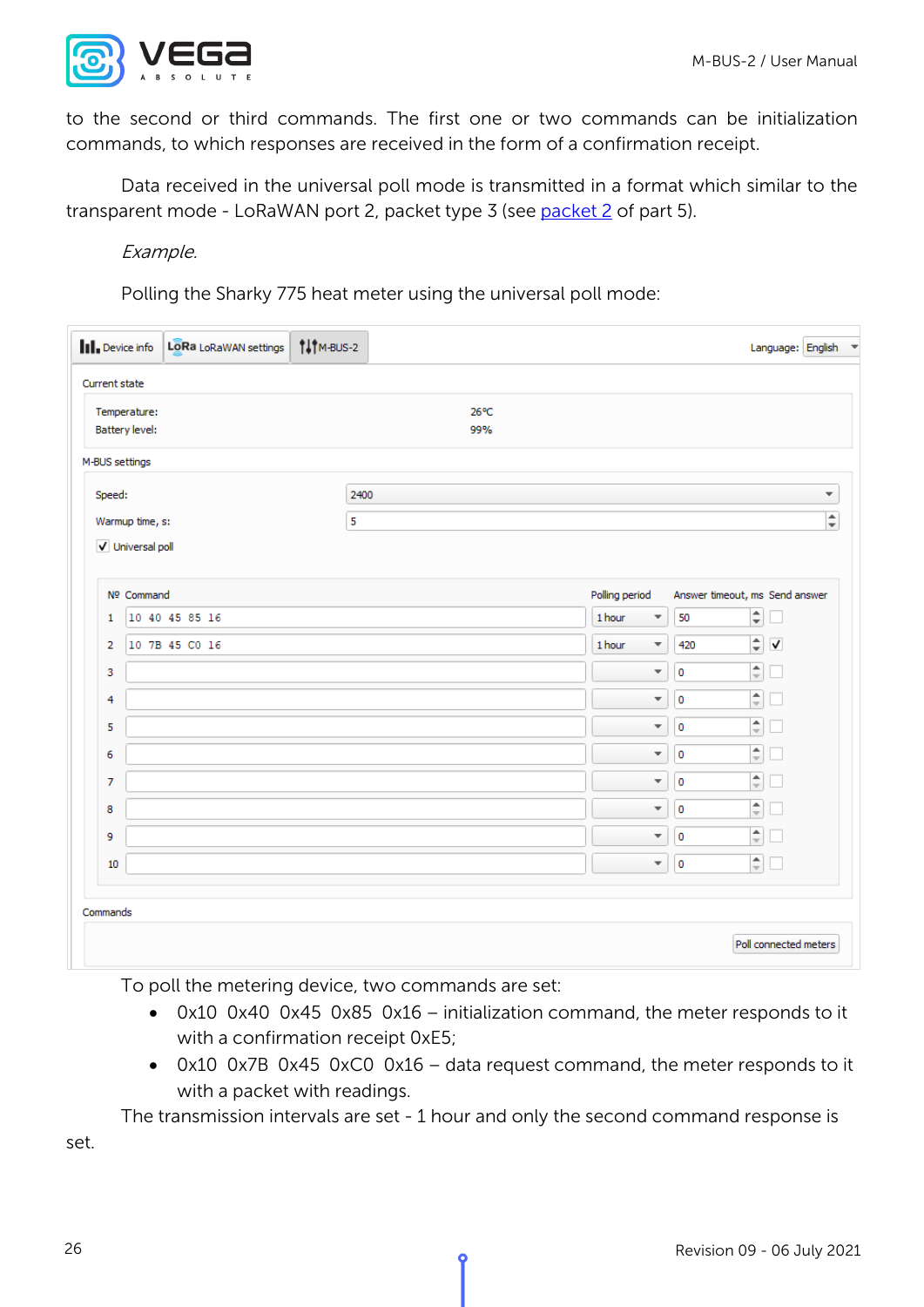

With this configuration, the work will proceed as follows: every hour, two commands will be transmitted one after the other. Only the second command will be sent to the server via the radio channel, so the confirmation receipt 0xE5 will not be sent.

In the logs of the configurator, this procedure will look like this:

Time to warm-up meters 1621907648

Send user m-bus command:

Received data: E5

Poll meter OK

Send user m-bus command:

Received data: 68 54 54 68 08 45 …

Poll meter OK

Here Received Data: E5 – is confirmation receipt for the first command.

Here Received Data: 68 54 54 68 ... - is payload response of the meter to the second command. Only this packet will be broadcast, the E5 receipt will be ignored.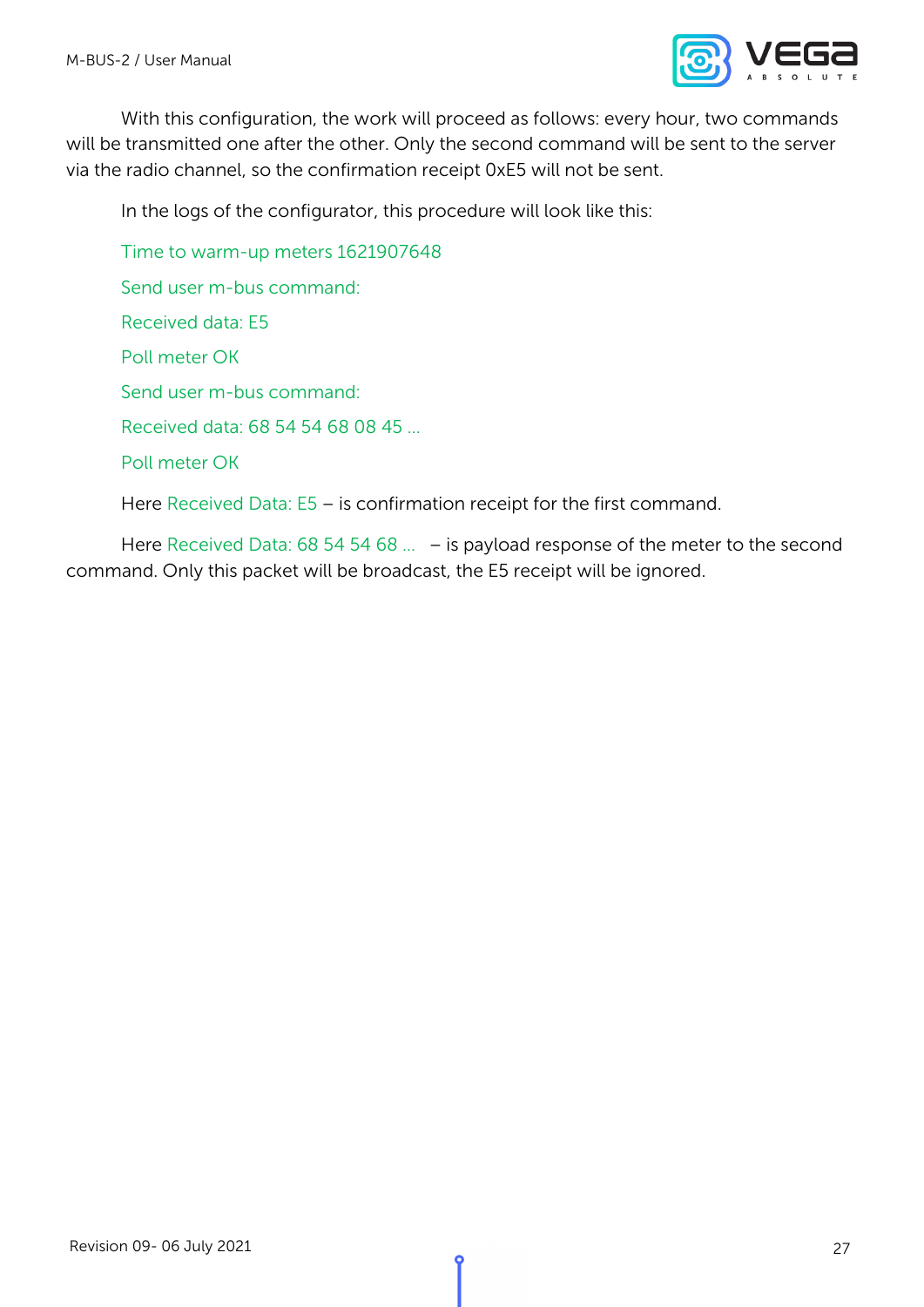

## <span id="page-27-0"></span>5 COMMUNICATION PROTOCOL – 1.1 VERSION

This part describes the M-BUS-2 data exchange protocol with LoRaWAN network.



In fields consisting of several bytes, the little-endian byte order is used

#### <span id="page-27-2"></span><span id="page-27-1"></span>CONVERTER M-BUS-2 TRANSMITS THE FOLLOWING TYPES OF PACKETS

1. Packet with current readings from connected heat meter

| Size in bytes | <b>Field description</b>                                                                  | Data type         |
|---------------|-------------------------------------------------------------------------------------------|-------------------|
| 1 byte        | Packet type, this packet = $1$                                                            | uint8             |
| 1 byte        | Battery level, %                                                                          | uint8             |
| 1 byte        | Values of basic settings (bit field)                                                      | uint8             |
| 4 bytes       | Meter secondary address                                                                   | uint32            |
| 4 bytes       | Time of readings in this packet (unixtime UTC), by the internal<br>clock of the converter | uint32            |
| 4 bytes       | The amount of thermal energy consumed, Wh                                                 | uint32            |
| 4 bytes       | Total volume of coolant, l                                                                | uint32            |
| 4 bytes       | Operating time, h                                                                         | uint32            |
| 2 bytes       | Current flow temperature <sup>0</sup> C*100                                               | uint16            |
| 2 bytes       | Current temperature in the return line <sup>0</sup> C*100                                 | uint16            |
| 2 bytes       | Current flow of coolant, I/h                                                              | uint16            |
| 4 bytes       | Current flow of coolant, I/h                                                              | uint32            |
| 1 byte        | Environment (water, heat, gas, etc.)                                                      | uint <sub>8</sub> |
| 4 bytes       | Power, W                                                                                  | uint32            |

Sent regularly or on request on LoRaWAN port 2

The converter has internal clock and calendar; time and date is factory set. When sending a packet with the current readings, the device uses the data taken at the nearest time, which is multiple to the interval, set by the switches:

- 1 hour period: the readings of the beginning of the current hour are sent;
- 6 hours period: 00:00, 06:00, 12:00, 18:00 readings are sent;
- 12 hours period: 00:00, 12:00 readings are sent;
- 24 hours period: the readings of 00:00 of the current day are sent.

When transmitting on request the readings are taken in that moment.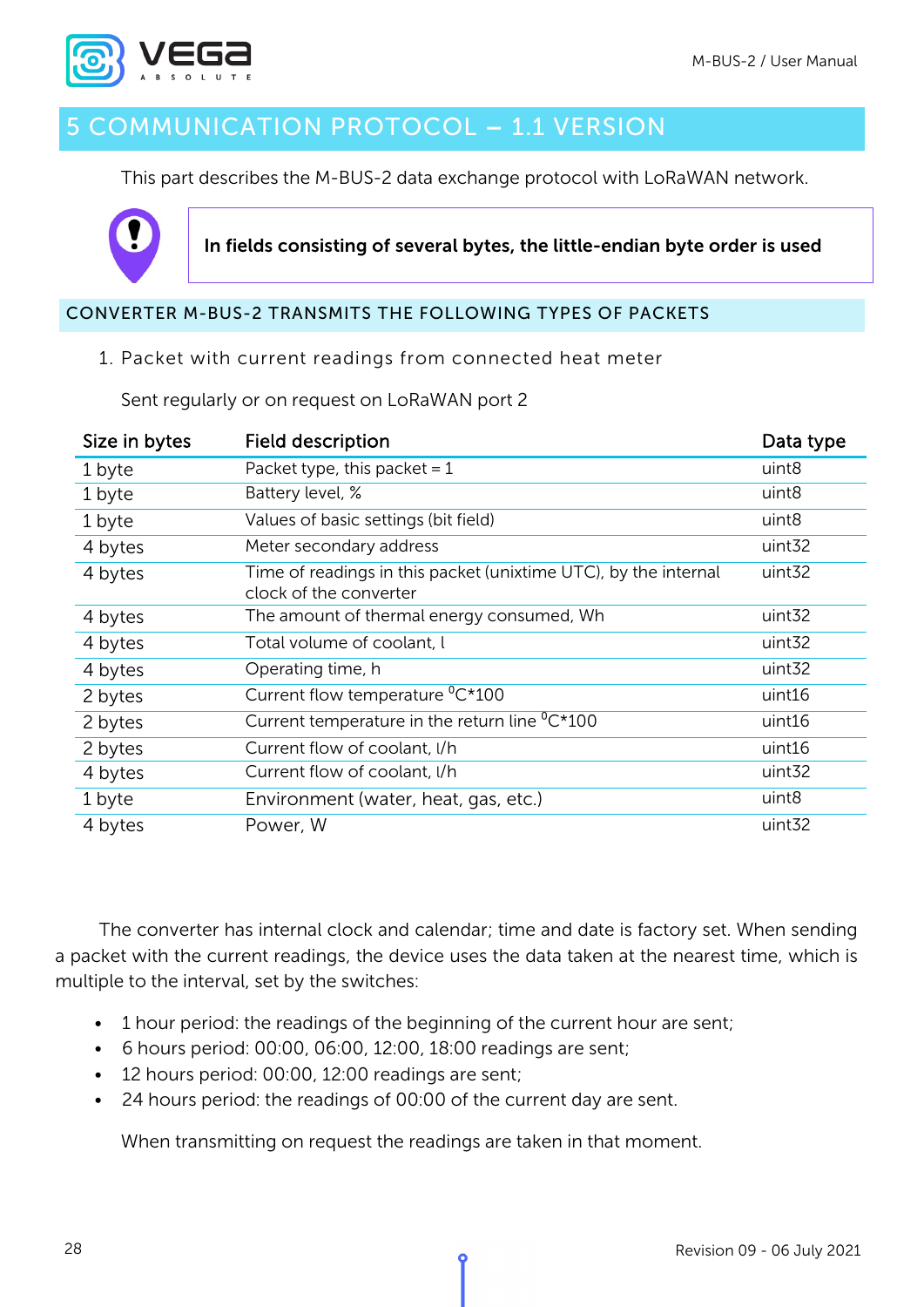

A package of this type is transmitted separately for each connected meter. For example, if 5 metering devices are connected to the converter, 5 packets will be transferred to the next connection.

"Values of basic settings" bit field decoding

| <b>Bits</b> | <b>Field description</b>                          |
|-------------|---------------------------------------------------|
| 0 bit       | Activation type $0$ - OTAA, $1 - ABP$             |
| 1 bit       | Query for packet confirmation $0 -$ off, $1 -$ on |
| $2.3,4$ bit | Communication period:                             |
|             | $ 1 == 0 2 == 0 3 == 0  - 5$ minutes              |
|             | $ 1 == 1 2 == 0 3 == 0  - 15$ minutes             |
|             | $ 1 == 0 2 == 1 3 == 0  - 30$ minutes             |
|             | $ 1 == 1 2 == 1 3 == 0  - 1$ hour                 |
|             | $ 1 == 0 2 == 0 3 == 1 $ - 6 hours                |
|             | $ 1 == 1 2 == 0 3 == 1 $ - 12 hours               |
|             | $ 1 == 0 2 == 1 3 == 1  - 24$ hours               |
| 5 bit       | reserve                                           |
| 6 bit       | reserve                                           |
| 7 bit       | reserve                                           |

<span id="page-28-0"></span>2. Packet with data from connected M-BUS device in universal poll mode

Data is transmitted to LoRaWAN port 2.

| Size in bytes | Field description                                | Data type         |
|---------------|--------------------------------------------------|-------------------|
| 1 byte        | Packet type, this packet $== 3$                  | uint8             |
| 2 bytes       | Total size of the received data by the interface | uint16            |
| 1 byte        | Size of that packet                              | uint8             |
| 1 byte        | That packet serial number                        | uint8             |
| 1 byte        | Total number of packets                          | uint <sub>8</sub> |
| array         | Data                                             | uint <sub>8</sub> |

LoRa data transmission technology imposes restrictions on the maximum packet size, depending on the speed at which the given packet is transmitted. If the data received through the external interface cannot be transmitted in one packet, they are split into several packets, which are transmitted sequentially.

<span id="page-28-1"></span>3. Packet with time correction request.

Sent every seven days on LoRaWAN port 4

| Size in bytes | Field description                                                          | Data type         |
|---------------|----------------------------------------------------------------------------|-------------------|
| 1 byte        | Packet type, this packet $== 255$                                          | uint <sub>8</sub> |
| 4 bytes       | Time of the modem at a moment of the packet<br>transmission (unixtime UTC) | uint16            |

After receiving this type of package, the application can send to modem the packet with time correction.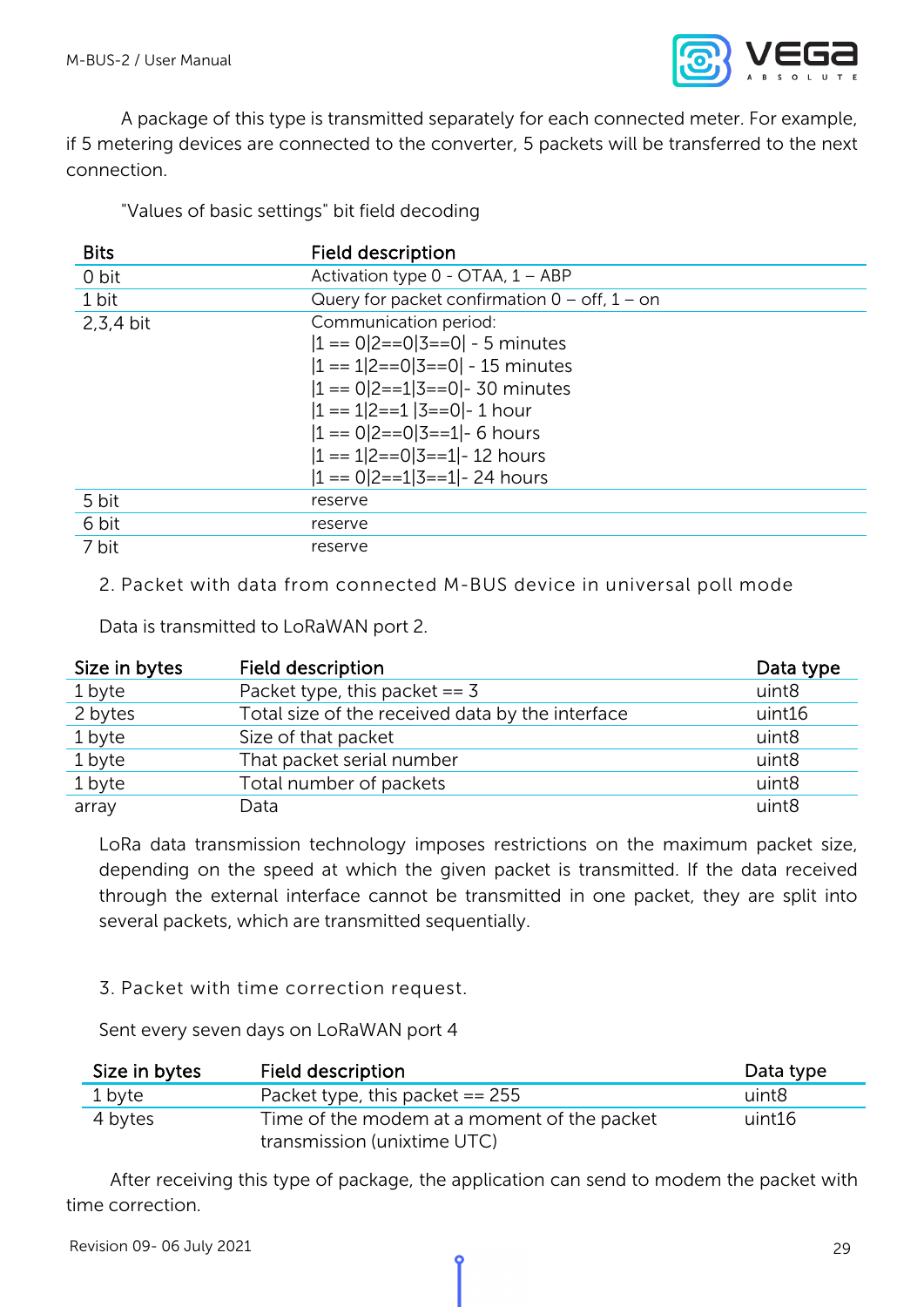

#### <span id="page-29-0"></span>4. Settings packet

Transmitting on LoRaWAN port 3 when settings request command received, or device connected to the network

| Size in bytes | Field description                | Data type         |
|---------------|----------------------------------|-------------------|
| 1 byte        | Packet type, this packet $== 00$ | uint <sub>8</sub> |
| 2 bytes       | ID of parameter                  | uint16            |
| 1 byte        | Data length (len)                | uint <sub>8</sub> |
| len bytes     | Parameter value                  |                   |
| 2 bytes       | ID of parameter                  | uint16            |
| 1 byte        | Data length (len)                | uint8             |
| len bytes     | Parameter value                  |                   |
| $\cdots$      | $\cdots$                         | $\cdots$          |
| 2 bytes       | ID of parameter                  | uint16            |
| 1 byte        | Data length (len)                | uint8             |
| len bytes     | Parameter value                  |                   |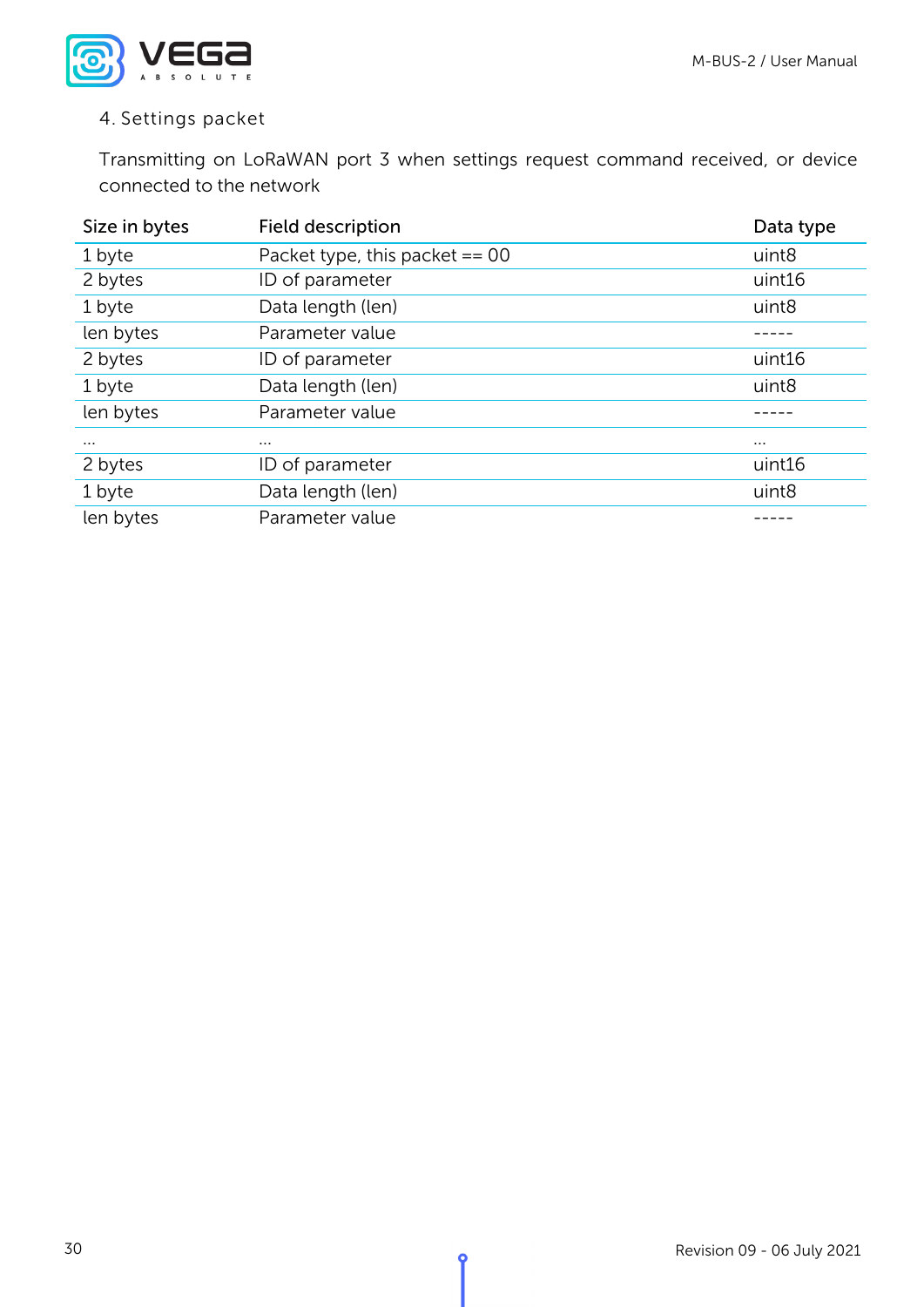

#### <span id="page-30-1"></span><span id="page-30-0"></span>CONVERTER M-BUS-2 RECEIVES PACKETS OF THE FOLLOWING TYPES

1. Real-time clock adjustment

Send by application on LoRaWAN port 4

<span id="page-30-3"></span><span id="page-30-2"></span>

| Size in bytes                                                                                                                        | <b>Field description</b>                                                                   | Data type          |  |  |
|--------------------------------------------------------------------------------------------------------------------------------------|--------------------------------------------------------------------------------------------|--------------------|--|--|
| 1 byte                                                                                                                               | Packet type, this packet = 255                                                             | uint8              |  |  |
| 8 bytes                                                                                                                              | The value in seconds for which you need to adjust the time.<br>Can be positive or negative | int <sub>64</sub>  |  |  |
|                                                                                                                                      | 2. Packet with request of settings                                                         |                    |  |  |
|                                                                                                                                      | Sent by application on LoRaWAN port 3                                                      |                    |  |  |
| Size in bytes                                                                                                                        | <b>Field description</b>                                                                   | Data type          |  |  |
| 1 byte                                                                                                                               | Packet type, this packet $== 1$                                                            | uint8              |  |  |
| Answering that packet, the device sends the packet with settings.<br>3. Packet with settings is identical to such packet from device |                                                                                            |                    |  |  |
|                                                                                                                                      |                                                                                            |                    |  |  |
|                                                                                                                                      |                                                                                            |                    |  |  |
| Size in bytes                                                                                                                        | <b>Field description</b>                                                                   | Data type<br>uint8 |  |  |
| 1 byte<br>2 bytes                                                                                                                    | Packet type, this packet $== 00$<br>ID of parameter                                        | uint16             |  |  |
| 1 byte                                                                                                                               | Data length (len)                                                                          | uint8              |  |  |
| len bytes                                                                                                                            | Parameter value                                                                            | -----              |  |  |
| 2 bytes                                                                                                                              | ID of parameter                                                                            | uint16             |  |  |
| 1 byte                                                                                                                               | Data length (len)                                                                          | uint8              |  |  |
| len bytes                                                                                                                            | Parameter value                                                                            |                    |  |  |
|                                                                                                                                      |                                                                                            | $\cdots$           |  |  |
| 2 bytes                                                                                                                              | ID of parameter                                                                            | uint16             |  |  |
| 1 byte                                                                                                                               | Data length (len)                                                                          | uint <sub>8</sub>  |  |  |

The package with settings sent to the device may not contain all the settings supported by the device, but only the part that needs to be changed.

Table of ID of M-BUS-2 parameters and these possible values

| ID of<br>parameter | <b>Description</b>              | Data<br>length | <b>Possible values</b>               |
|--------------------|---------------------------------|----------------|--------------------------------------|
| $\overline{4}$     | Confirmed uplinks               | 1 byte         | $1$ – confirmed<br>$2 -$ unconfirmed |
| 5                  | ADR (Adaptive Data Rate)        | 1 байт         | $1$ – enabled<br>$2 -$ disabled      |
| 8                  | Uplinks number of transmissions | 1 byte         | from $1$ to $15$                     |
| 16                 | Communication period            | 1 byte         | $1 - 1$ hour                         |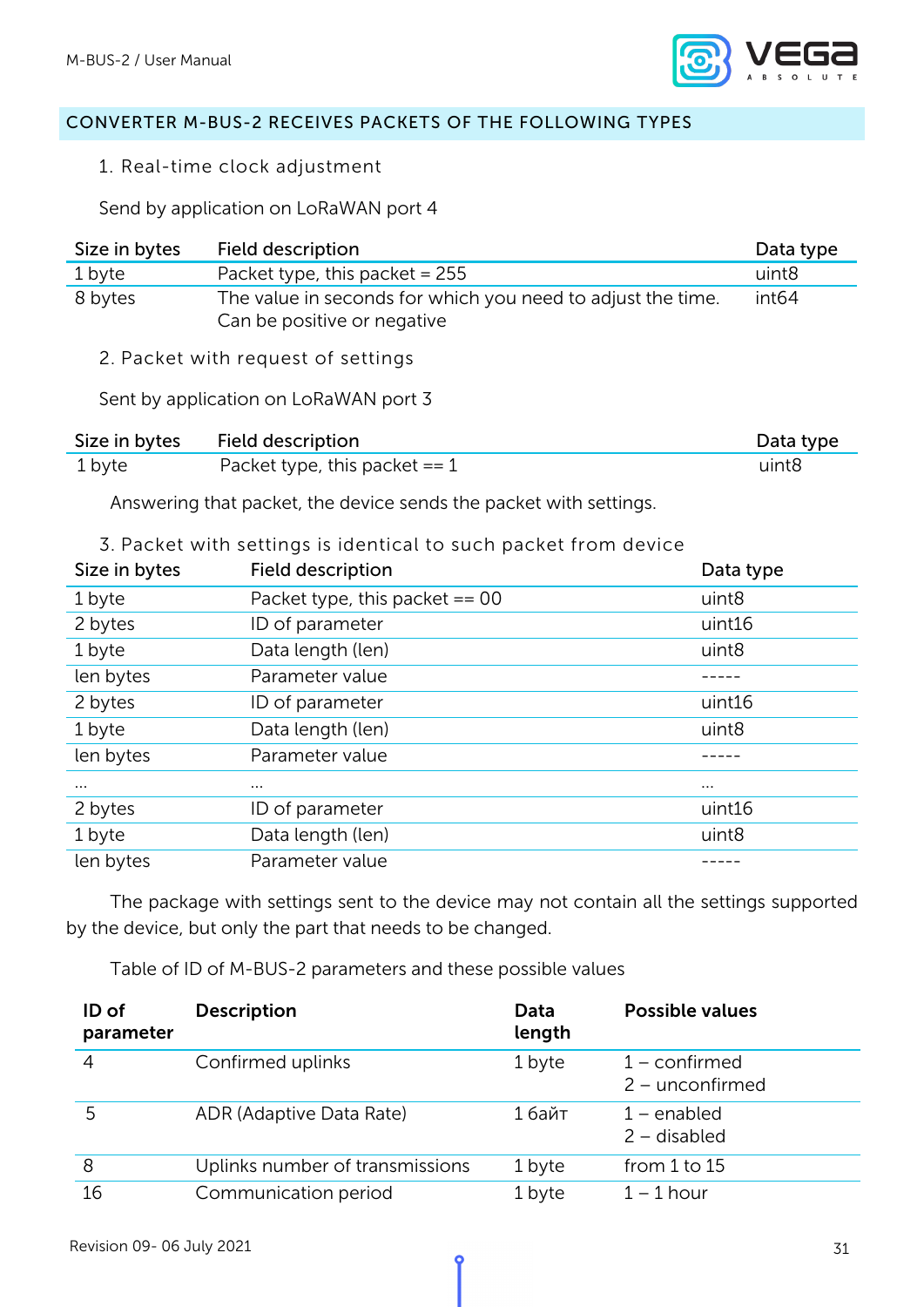

|    |                            |         | $2 - 6$ hours<br>$3 - 12$ hours<br>$4 - 24$ hours<br>$5 - 5$ minutes<br>$6 - 15$ minutes<br>$7 - 30$ minutes                                                                                                                                                                                                                                                                                                                                 |
|----|----------------------------|---------|----------------------------------------------------------------------------------------------------------------------------------------------------------------------------------------------------------------------------------------------------------------------------------------------------------------------------------------------------------------------------------------------------------------------------------------------|
| 32 | MBUS interface speed       | 1 byte  | $1 - 300$<br>$2 - 600$<br>$3 - 1200$<br>$4 - 2400$<br>$5 - 4800$<br>$6 - 9600$<br>$7 - 19200$<br>$8 - 38400$                                                                                                                                                                                                                                                                                                                                 |
| 33 | External M-BUS device type | 1 byte  | 0 - device type not set<br>$1$ – Teplouchet-1<br>2 - STE 21 «Berill<br>$3 -$ Danfoss<br>Sonometer_500<br>$4 - ELF_M$<br>$5 -$ Weser<br>6 - MULTICAL_801<br>7 - MULTICAL_402<br>$8 -$<br>LANDIS_GYR_COMMON<br>9 - SHARKY_775<br>$10 - PULSAR$<br>11 - SONOSAFE_10<br>12 - CALEC_ST_II<br>$13 - ABB$<br>14 - SENSONIC_II<br>$15 - CALEC_ST_III_2$<br>$16 -$<br>ZENNER_MULTIDATA_W<br>R <sub>3</sub><br>17 - PULSE_STK_15<br>18 - HITERM PUTM-1 |
| 49 | Data collection period     | 1 byte  | $1 - 1$ hour<br>$2 - 6$ hours<br>$3 - 12$ hours<br>$4 - 24$ hours<br>$5 - 5$ minutes<br>$6 - 15$ minutes<br>$7 - 30$ minutes                                                                                                                                                                                                                                                                                                                 |
| 55 | Time zone, in minutes      | 2 bytes | from -720 to 840                                                                                                                                                                                                                                                                                                                                                                                                                             |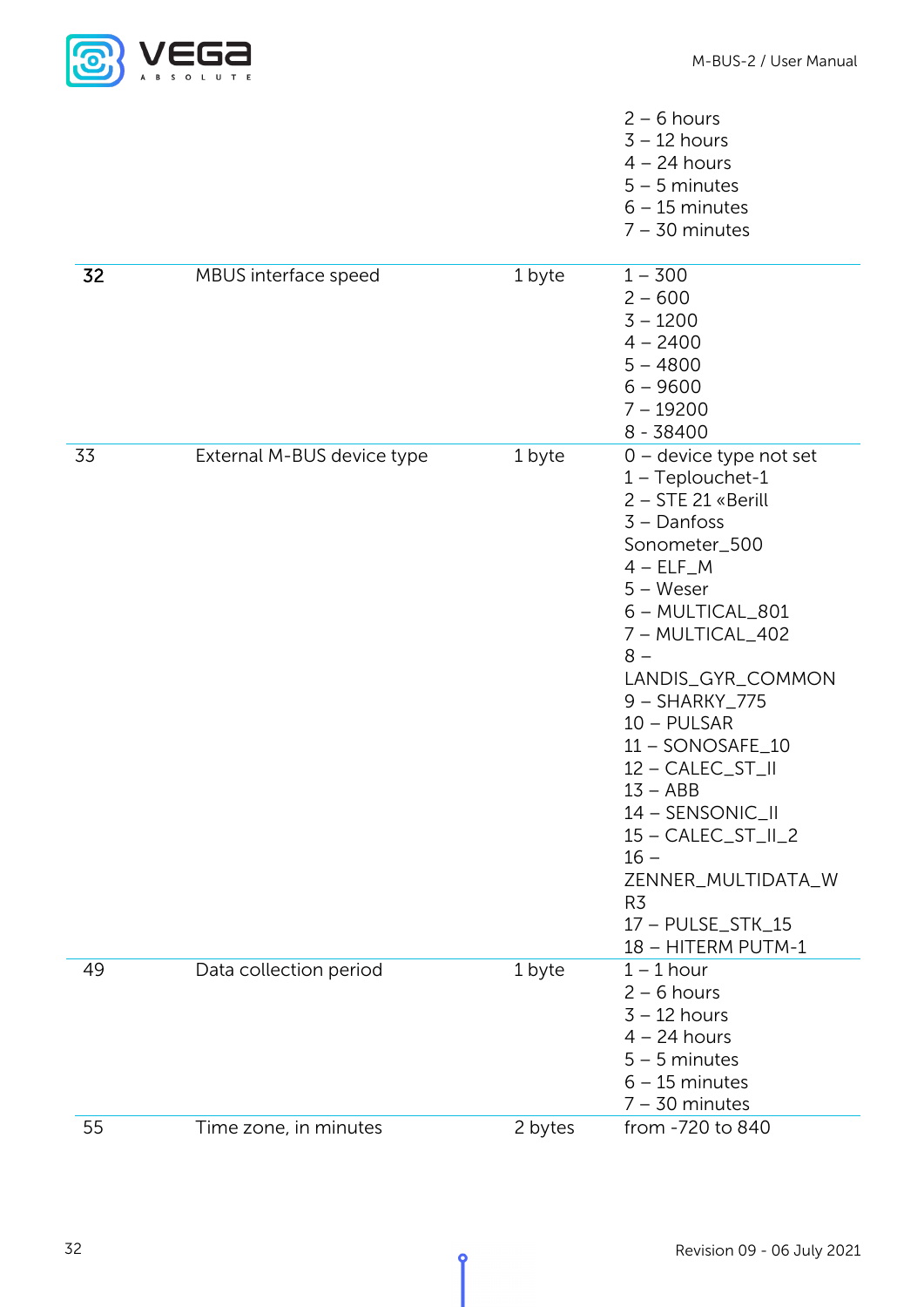

## <span id="page-32-0"></span>6 STORAGE AND TRANSPORTATION REQUIREMENTS

The M-BUS-2 converter shall be stored in the original packaging in heated room at temperatures +5°С to +40°С and relative humidity less than 85%.

The converter shall be transported in covered freight compartments of all types at any distance at temperatures -40°C to +85°C.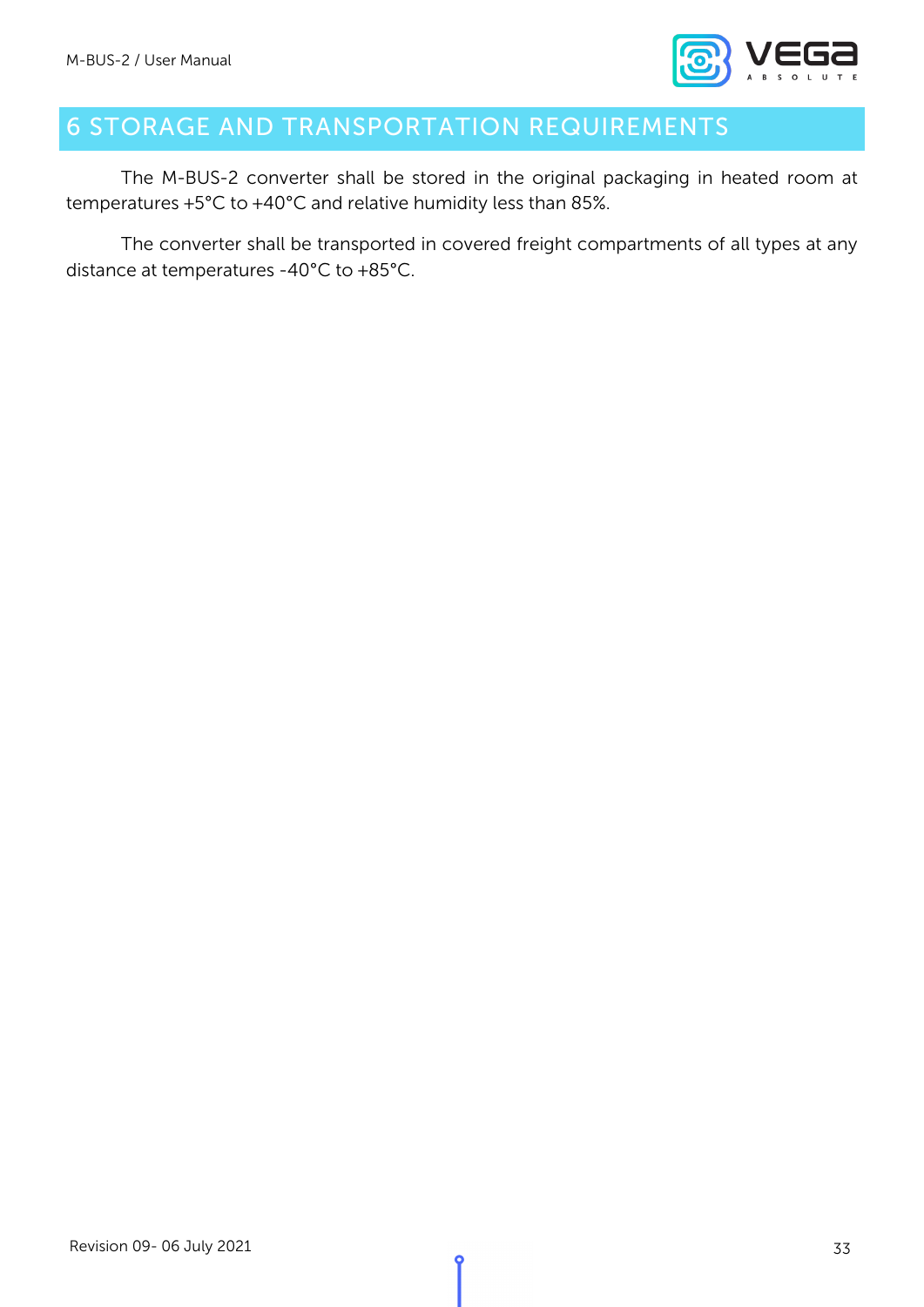

## <span id="page-33-0"></span>**CONTENT OF THE PACKAGE**

The M-BUS-2 device is delivered complete with:

Converter M-BUS-2 – 1 pc.

Antenna LoRa – 1 pc.

 $24$ -pin bus  $-1$  pc.

Factory certificate – 1 pc.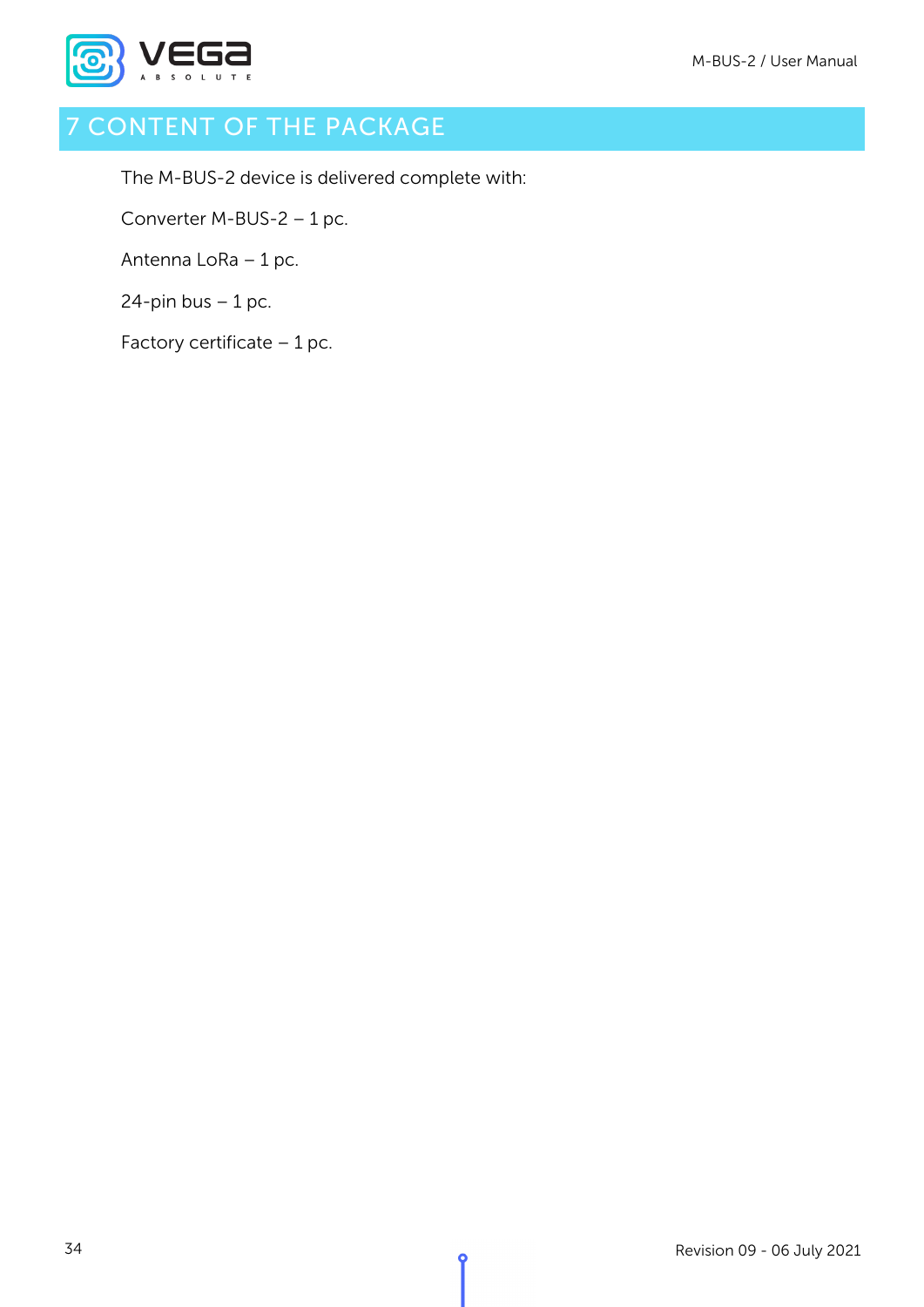

### <span id="page-34-0"></span>8 WARRANTY

The manufacturer guarantees that the product complies with the current technical documentation, subject to the storage, transportation and operation conditions specified in the "User Manual".

The warranty period is 36 months if the number of data packets sent by the product is up to 5,000.

The warranty period of operation is calculated from the date of sale marked in the product factory certificate, and from the release date when such a mark is absent. During the warranty period, the manufacturer is obliged to provide repair services or replace a failed device or its components.

The manufacturer does not bear warranty obligations in the event of a product failure if:

- the product does not have a factory certificate;

- the factory certificate does not have an TCD stamp and / or there is no sticker with information about the device;

- the serial number (DevEUI, EMEI) printed on the product differs from the serial number (DevEUI, EMEI) specified in the factory certificate;

- the product has been subject to alterations in the design and / or software which are not provided for in the operational documentation;

- the product has mechanical, electrical and / or other damage and defects arising from violation of the conditions of transportation, storage and operation;

- the product has traces of repair outside the manufacturer's service center;

- the components of the product have internal damage caused by the ingress of foreign objects / liquids and / or natural disasters (flood, fire, etc.).

The average service life of the product is 7 years.

In the event of a warranty claim, contact the service center:

113/1, Kirova Str., Novosibirsk, 630008, Russia.

Tel.: +7 (383) 206-41-35.